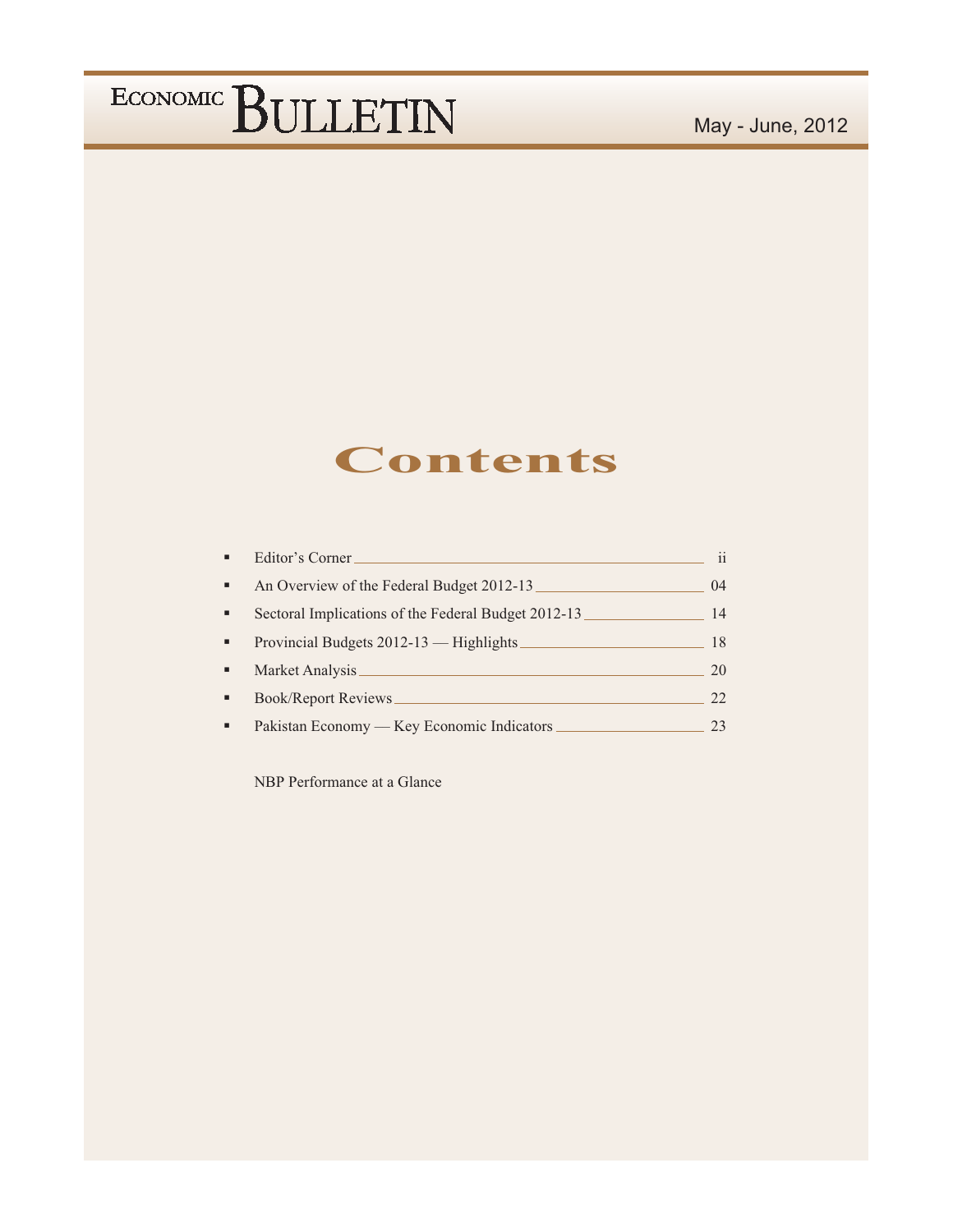### **Editor's Corner**

Dear Readers.

Deep regional disparities remain a persistent and troubling feature of Pakistan's economy, as over the years not only have inter-provincial economic inequalities increased but also the degree of inequality within provinces has grown. This presents a huge challenge for the government.

The Federal Budget 2012-13 has announced certain initiatives for the socio-economic uplift of Balochistan, Federally Administered Tribal Areas (FATA), Gilgit Baltistan and Azad Jammu and Kashmir. The Annual Plan 2012-13 states, 'balanced development by mainstreaming the backward and less developed areas has been recognized as an important element of the development strategy. An amount of Rs38.7 billion is proposed for accelerated development of less developed regions in Pakistan. Among the core priorities of the Rs360 billion Public Sector Development Programme for next year is, regional balance with focus on under-developed areas.

In many of the world's developing countries, there are areas which are relatively less developed and doing considerably less well than average for the country. The persistence of regional disparities within countries is a major policy concern confronting many governments in rich and poor countries alike. For instance, the western provinces of China, the Northeast of India, the southern states of Mexico, the Northeast of Brazil are a few examples of such lagging regions. Poverty rates are far higher than the national average in India's densely populated states of Bihar, Uttar Pradesh, and Orissa and the regional income gap appears to be widening, says the World Development Report 2006. While China achieved high growth rates since the reform began in the late 1970s, the growth was not fairly distributed across regions. In the early stages of the reform process, the coastal regions of the country were given preferential policy treatment which promoted their development. Regional inequalities however arose and later the government shifted its development focus to other regions. A huge sum of state funds was invested in infrastructure, energy, environment and other projects in those areas to support their development.

Pakistan too is experiencing growing and increasing regional inequality in economic growth and prosperity. The regions mentioned earlier have long been deprived of the economic and social development. A World Bank Report, titled Pakistan: Balochistan Economic Report, May 2008, has shown that while Balochistan offers some of the best assets for development, its economy has not done well, as it suffers from poor infrastructure, worst water crisis, weak fiscal base, high poverty, and lowest social indicators. The province's mining sector is held back by low funds and low productivity. As its gas supplies are exhausting, Pakistan is also running out of usable energy. There is lack of investment in exploration and development due to security concerns. Its coastal and marine resources remain largely untapped. Similarly FATA suffers from limited economic opportunities, poor social indicators, below average levels of literacy, and poor health conditions.

Their socio economic indicators are substantially lower than national figures. For instance, while the literacy rate for Pakistan is 58 percent, it is 41 percent for Balochistan, 17 percent for FATA and 50 percent for Gilgit Baltistan. Female enrolment rate for Balochistan in 19 percent (national 46 percent) and only 3 percent in FATA. Infant mortality is high at 87 percent for FATA (Pakistan 69 percent) and 79 percent for Gilgit Baltistan. Population per doctor is 1183 at the national level, while it is as high as 6993 for FATA, 5885 people per doctor for Azad Jammu and Kashmir. Maternal mortality is a high of 600 (per 100,000) for FATA against a national figure of 276. The number of villages electrified in Pakistan stands at 147,038, while for FATA the number is 4059.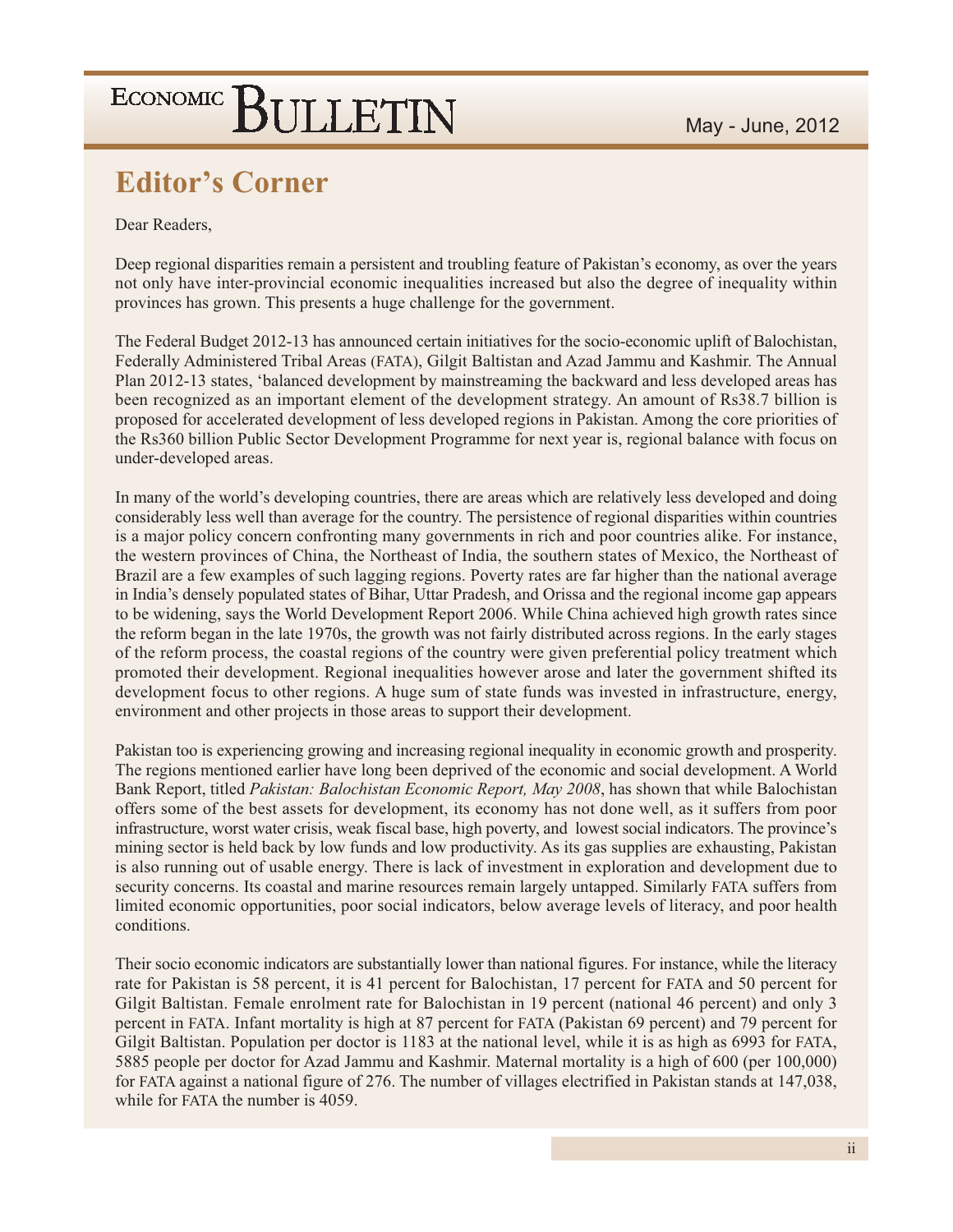These grim figures show that there is a pressing need to enhance investment in these areas and bring them at par with other relatively developed areas of the country. Failure to do so can have grim consequences for the economy. Chronic regional underperformance can give rise to many concerns and threaten national unity — lost economic potential, unfairness in regional opportunities, potential instability, loss of social cohesion, and adverse social consequences including higher crime and disease states the World Development Report 2006. It further states, the specific nature of the constraints to regional growth and investment performance in lagging regions needs to be identified and prioritized. Policies that provide fiscal incentives to investors are likely to fail if the main factors that adversely influence regional investment climate – quality of local institutions, skilled labour availability, proximity to key markets, functioning capital and land markets, security risks - still pose binding constraints. Public investment in infrastructure that reduces transport costs for both people and goods has often proved an effective strategy for integration.

To address regional inequalities and broad-based development, a judicious appropriation of resources is imperative. With the 7th NFC Award (2010), an agreement was reached on multiple indicators for determining distribution of resources among the provinces. It takes into consideration population, poverty or backwardness, revenue collection or generation and inverse population density. The distribution of resources taking place earlier under the narrow criteria had culminated over the years into higher regional inequality. Given the profound regional inequalities, the 7th NFC Award gave consideration to the needs of Balochistan, which had previously been receiving low development funds. There has been an increase in the federal transfer to the provinces as it has now been realized that the provinces need more funds for providing health services, educational facilities, drinking water, sanitation and under taking development work in their provinces.

Earlier the Government had announced the Balochistan Package. A number of political and economic related matters were part of the package. Initiatives for the betterment of the economic conditions in the province included among others, rationalization of the royalty formula and the gas development surcharge, setting up of new mega projects with the consent and approval of the provincial government, creation of 5000 additional jobs, the province to receive arrears of gas development surcharge of a sum of Rs120 billion payable in 12 years, and in all poverty alleviation schemes the allocation of the province should be proportional to the percentage of people living below the poverty line.

Realizing the widening gap between the conditions of the people of FATA and the rest of Pakistan, the federal government has allocated Rs17 billion in the PSDP FY2012-13, comprising of Rs10 billion for power subsidy and Rs11 billion for current spending. Similarly for the development of Azad Jammu and Kashmir, the government has allocated Rs12 billion for development and Rs16.5 billion for current expenditure. The government is also executing mega hydel power project Neelum-Jhelum in AJK. Similarly for the development of Gilgit-Baltistan, financial allocation has been enhanced alongwith other initiatives to develop the region.

Regional development policies which facilitate investment, enhance income opportunities and well being of the people living in those areas would help in addressing regional inequalities. Clarity of the factors of weak regional performance need to be identified and appropriate strategies devised and implemented if those living in poorer regions are to be empowered and the region to be developed.

Ayesha Mahn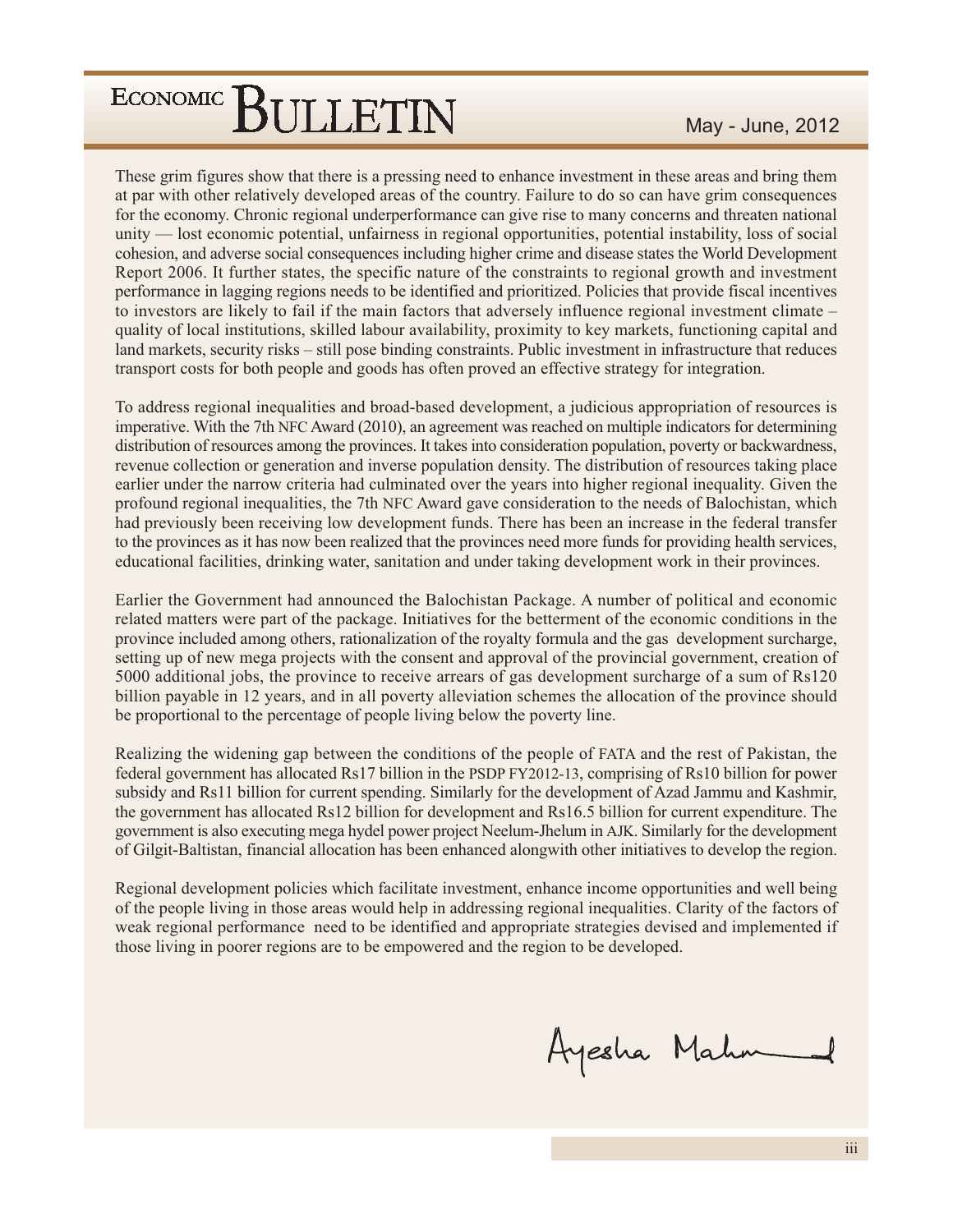### Federal Budget 2012-13 - An Overview

Modest

improve-

ment in

Govern-

ings rise

ment borrow-

#### Economic Review

Pakistan has shown great resilience in the face of multiple crisis. In the last few years the country has faced significant challenges both economic and political, as a result of which key macro economic indicators still remain weak. Economic Survey 2011-12 puts real GDP growth at a modest 3.7 percent during the year, because of the ongoing energy shortages, low investment, rise in international oil prices and security concerns. While inflationary pressures have eased compared to previous year, the CPI growth rate continues to be in double digits and could rise in the year, if the government continues to borrow heavily from local banks and the State Bank of Pakistan to finance its deficit.

Investment which plays a crucial role in the economic growth of the country, has seen a declining trend in the last few years. It has declined from 22.1 percent of GDP in 2007-08 to 12.5 percent in 2011-12. Given the deteriorating law and order situation in the country, energy shortages, foreign direct investment inflows have declined to \$812.5 million in FY12, against \$1.6 billion in the preceding year. There exists large potential for foreign investors in hydel and coal based power projects, wind power, infrastructure, exploration of natural resources etc. Foreign investors will bring in investment only if the environment is conducive and safety of life and property is ensured.

Tax base continues to be narrow and there is widespread tax evasion. The ratio of tax revenue to GDP remains below 10 percent, despite efforts to boost tax collection. This prevents any significant improvement in the fiscal position. Non-Tax collection remained sluggish. Inflows into the Coalition Support Fund (these are foreign payments made to Pakistan as compensation for the expenses incurred and compensation for the use of Pakistani facilities by coalition forces operating in Afghanistan) were below target. This

combined with high government spending could see the budget deficit breach the target.

In the outgoing fiscal year, there was modest improvement in the performance of the commodity producing sectors, as both the agriculture and manufacturing sectors showed improved growth over the preceding year. Together with the services sector which grew by 4.0 percent and contributes 53.5 percent to the GDP, helped in the improvement of economic growth. In the services sector, the finance and insurance sub-sector showed a some areas positive turnaround growing by 6.5 percent, against a decline of 1.4 percent in FY11. Major crops subsector (Agriculture) grew by 3.2 percent against a decline of 0.2 percent a year

earlier, while livestock maintained a growth of 4 percent. The industrial sector performance improved, despite the domestic challenges, growing by 3.4 percent, compared with 0.7 percent in FY11.

In the external sector, the year recorded larger inflows of remittances and a higher trade deficit. Workers' remittances crossed \$13 billion in FY12, against \$11.2 billion in FY11 and \$8.9 billion in FY10. There were enhanced inflows in FY12 over FY11 from USA (\$2.3) bn), UK (\$1.5 bn), Saudi Arabia (\$3.7 bn), UAE (\$2.8 bn) and some other countries. Since the launch of the Pakistan Remittances Initiative, the share of workers remittances coming through the banking channel has increased considerably. Trade deficit widened to \$19.4 billion during FY12 (July-May) against \$14.2 billion in the corresponding period a year earlier.

The government's large financing needs, together with risk aversion by banks, has led to increasing diversion of credit away from the private sector, reducing funds available for investment. Bank lending to the public sector has surpassed the lending to the private sector. Government budgetary borrowing from the banking system reached a record high

Economy faces several challenges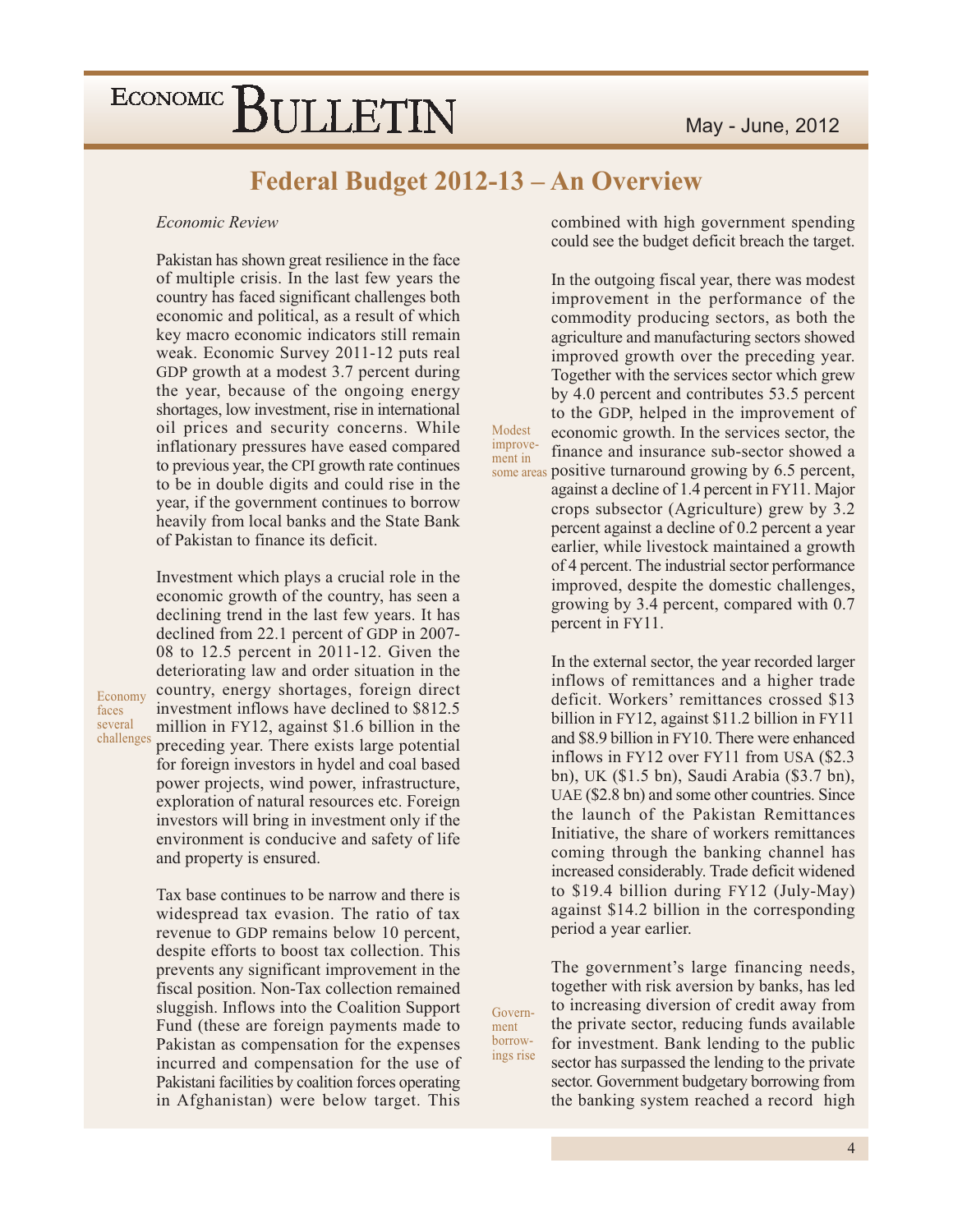### Pakistan Economy 2011-12 - Highlights and **Targets 2012-13**

The domestic economy witnessed numerous challenges in the outgoing fiscal year. The heavy monsoon rains which triggered floods caused extensive damages to crops, infrastructure and human settlements. Total damages are estimated at \$3.7 billion, while rehabilitation and cost of recovery is estimated at \$2.8 billion. This is in addition to damages of \$10 billion to the economy during 2010 floods. The internal security hazards, the fight against extremism with its associated destruction of physical infrastructure, the displacement of thousands of people from the affected areas and the resulting rise in expenditure, and the energy crisis have all taken their toll.

The Economic Survey 2011-12 has been released. We give below highlights of the Report: -

#### Growth Trends

**Box** 

- GDP grew by 3.7 percent, agriculture by 3.13 percent, large scale manufacturing by 1.8 percent and the services sector by 4.0 percent.
- Major crops sub-sector grew by 3.2 percent compared to a decline of 0.23 percent a year earlier. While cotton, rice and sugarcane witnessed growth in production, wheat output fell.
- Heavy floods in Sindh and Balochistan affected the minor crops such as pulses, vegetables, chillies, onions etc.
- Livestock witnessed marginally higher growth.
- · Faced with energy shortages, utilization capacity remained low in the manufacturing sector. Large scale manufacturing grew by 1.1 percent during 2011-12 (July-March).

#### **Investment and Savings**

- Total investment declined from 22.1 percent of GDP in FY2008 to 12.5 percent in FY2012. Private investment contracted to 7.9 percent of GDP against a figure of 15.0 percent in the corresponding period last year. During the same period, there was a fall in t he ratio of public investment to GDP from 5.6 percent to 3.0 percent.
- Domestic savings have shown a declining trend since 2005-06, falling from 16.3 percent to 8.9 percent in 2011-12.
- Inflow of foreign direct investment stood at \$666.7 million during July-April 2011-12 as against \$1292.9 million in FY11.

#### Inflation

- Inflation as measured by changes in Consumer Price Index was 10.8 percent on average basis during July-April 2012 against 13.8 percent in FY11, with food inflation at 11.1 percent and nonfood inflation at 10.7 percent.
- The Government is focused on restricting inflation to 12 percent during 2011-12.

**Fiscal and Monetary Developments** 

- The fiscal deficit target which was projected at 4 percent of GDP for 2011-12, was later raised to 4.7 percent.
- Revenue measures were taken during the year to meet the growing needs of flood affected people and to meet the year's revenue target.
- Pakistan's tax GDP ratio is the lowest in the region.
- The ratio can only be increased substantially if the major contributors to GDP growth not included in the tax net can be brought into the tax system.
- Large demand for government spending on subsidies (electricity subsidies), interest payments, security and flood related issues (rehabilitation and reconstruction) have put enormous strain on public finances.
- An efficient tax system is vital for raising sufficient revenues to finance essential expenditures without recourse to excessive public sector borrowing.
- Resolving the circular debt issue requires the rationalization of electricity tariff and improving the overall efficiency of the energy sector.
- The State Bank of Pakistan adopted an expansionary monetary policy during FY2011-12. Discount rate was reduced to 13.5 percent from 14 percent, and lowered again in October 2011 by 150 bps to 12 percent.
- Asset mix of the banking system shifted further toward investment, as banks continued to invest in government papers and bonds of public sector enterprises.
- Non performing loans reached Rs607 billion in December 2011 against Rs548 billion in December 2010.
- Government borrowing from the banking system for budgetary support and commodity operations has increased. This has led to sluggish growth in private sector credit, under the crowding out effect.

#### **Balance of Payments**

- During July-April 2011-12, exports are provisionally estimated at \$20.47 billion and imports at \$33.16 billion, resulting in a trade deficit of \$12.69 billion.
- Pakistan has become the fifth largest remittances recipient developing country in 2011. Workers' remittances continued to provide strength to the current account. During July-April 2011-12, workers' remittances stood at \$10.9 billion.
- Since the launch of the Pakistan Remittances Initiative, the share of workers' remittances coming through the banking channel has increased considerably from 75 percent in FY10 to 91 percent in FY12.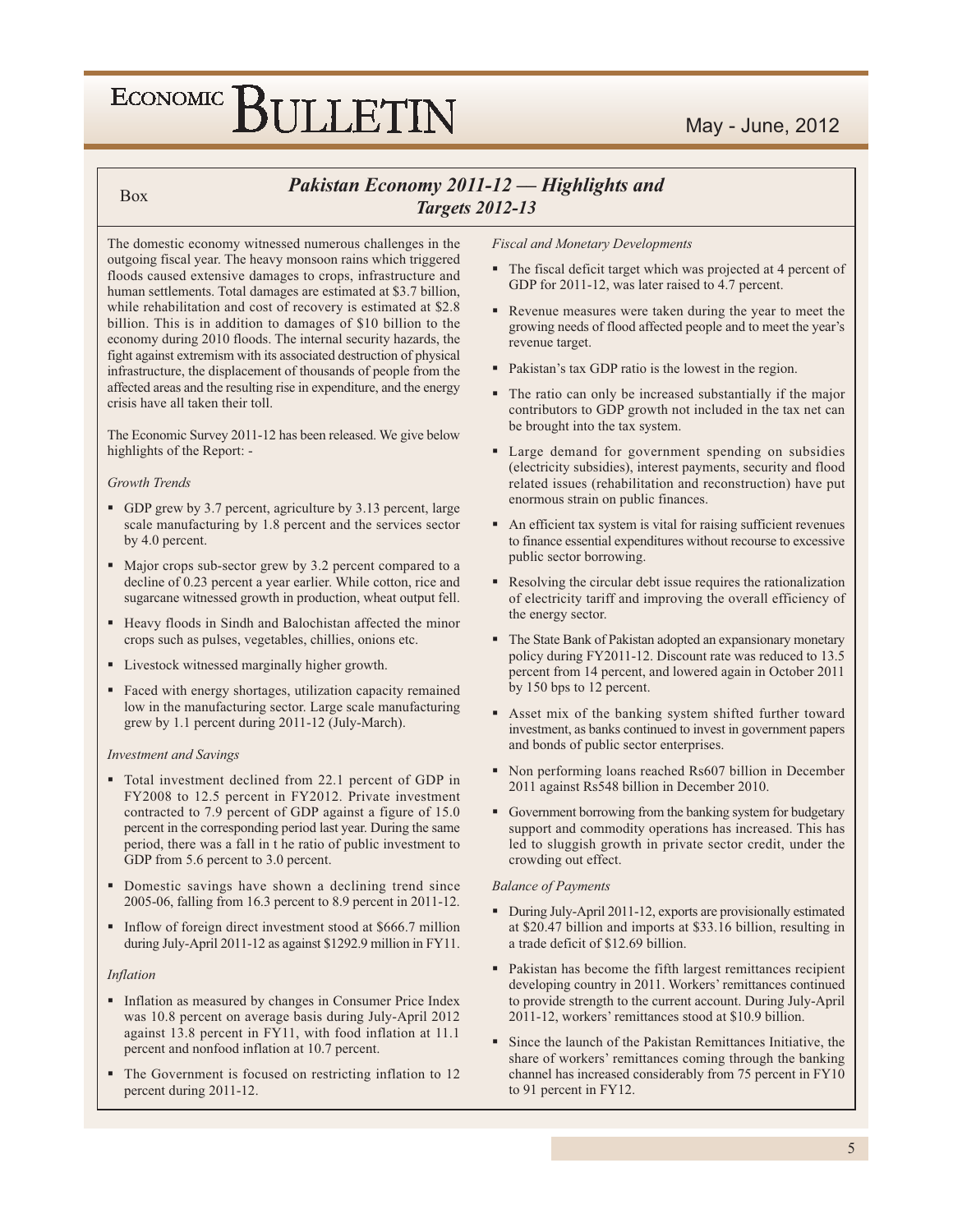• Pakistan's foreign exchange reserves stood at \$16.49 billion at end April 2012 compared to \$17.05 billion in the corresponding period a year earlier. This was mainly due to current account deficit and repayment of \$400 million to the IMF.

#### Energy

- During 2011-12, energy outages in Pakistan continued to be the dominant constraint in its growth.
- The estimated cost of power crisis to the economy is approximately Rs380 billion per year, around 2 percent of GDP, while the cost of subsidies given to the power sector to the exchequer in the last four years  $(2008-12)$  is around 2.5 percent of GDP.
- Liquidity crunch in the power sector has resulted in under utilization of installed capacity of upto 4000 MW.
- Oil refineries have been running below capacity; constraining the supply of oil and other fuels.
- In the gas sector, Pakistan faced severe shortages that exceeded approximately 2 billion cubic feet per day.
- To mitigate the energy crisis, the government is encouraging private parties to develop LNG projects, has decided to construct five multi-purpose water storages during the next 10-12 years and is taking measures to diversify the energy mix.
- There has been massive accumulation of circular debt.
- The number of electricity consumers has grown to 20.85 million during 2011-12 (July-March).

#### Public Debt

- By end March 2012, total public debt increased to Rs12,024 billion or 58.2 percent of GDP. In 2011 public debt stood at Rs10,709 billion.
- Increase in public debt results in larger allocations towards debt servicing. In 2010-11, servicing of public debt amounted to Rs852.2 billion as opposed to a budgeted amount of Rs872.9 billion. As at the end of March 2012, servicing of public debt stood at Rs719 billion against the budget amount of Rs1034.2 billion.
- Total domestic debt rose to Rs7206 billion by end March 2012 or 34.9 percent of GDP against Rs4654 billion in 2010 (31.4 percent of GDP).
- Domestic debt portfolio has undergone a transformation from a high dominance of unfunded debt to an increasing dependence on floating debt. The unfunded debt comprising of about 44.6 percent of total domestic debt in FY2002 declined to 23.9 percent by end March 2012, while the share of floating debt climbed to 54.5 percent from 31.4 percent in the comparable period.
- Pakistan's external debt and liabilities rose to \$60.3 billion as of March 2012.
- As a percentage of GDP, the external debt and liabilities was down to 26.5 percent, compared to 28.5 percent in FY2011.
- The total amount of foreign economic assistance received during 2011-12 (July-March) stood at \$1660 million.

#### Capital Market

- The Pakistan stock markets remained range bound during the first half of 2011-12 with a predominantly declining trend.
- The KSE-100 index resumed its momentum during the third quarter of FY12 due to certain measures taken.
- A total of 591 companies were listed at the Karachi Stock Exchange as of May 4, 2012 with a total listed capital of Rs1059.1 billion. During this period, aggregate market capitalisation stood at Rs3730.5 billion.
- Investment by foreign investors in the capital markets during July-March 2011-2012, showed a net outflow of \$176.3 million.

#### Targets 2012-13

- The Annual Plan aims at GDP growth of 4.3 percent, with agriculture growing by 4.1 percent, manufacturing 4.4 percent and services by 4.6 percent.
- Major crops are targeted to grow by 3.8 percent, minor crops 4.5 percent, livestock 4.2 percent and fishery 2 percent.
- The industrial sector is expected to grow by 4.1 percent, with large scale manufacturing sector growing by 2.5 percent and small & household manufacturing by 7.5 percent.
- The construction sector is targeted to grow by 4.5 percent.
- Total investment to GDP ratio is projected at 13.1 percent, whereas national savings is projected at 11.2 percent. Provisional estimates for both indicators for 2011-12 show shortfalls against targets set for the year.
- Exports are projected to grow to \$25.8 billion, while imports are projected to increase to \$42.9 billion. The trade account is projected to be in deficit by \$17.1 billion.
- The current account is targeted to be in deficit by \$4.8 billion  $(1.9\% \text{ of GDP})$  as against an estimated deficit of \$4.0 billion  $(1.7\% \text{ of GDP})$  a year earlier.
- Workers' remittances are targeted at \$14.1 billion.
- CPI inflation is projected at 9.5 percent.
- The installed power generating capacity is planned to increase from 23,718 MW in June 2012 to 24,822 MW in June 2013.
- Energy generation is expected to grow from 124501 Gwh in FY12 to 131562 Gwh in FY13.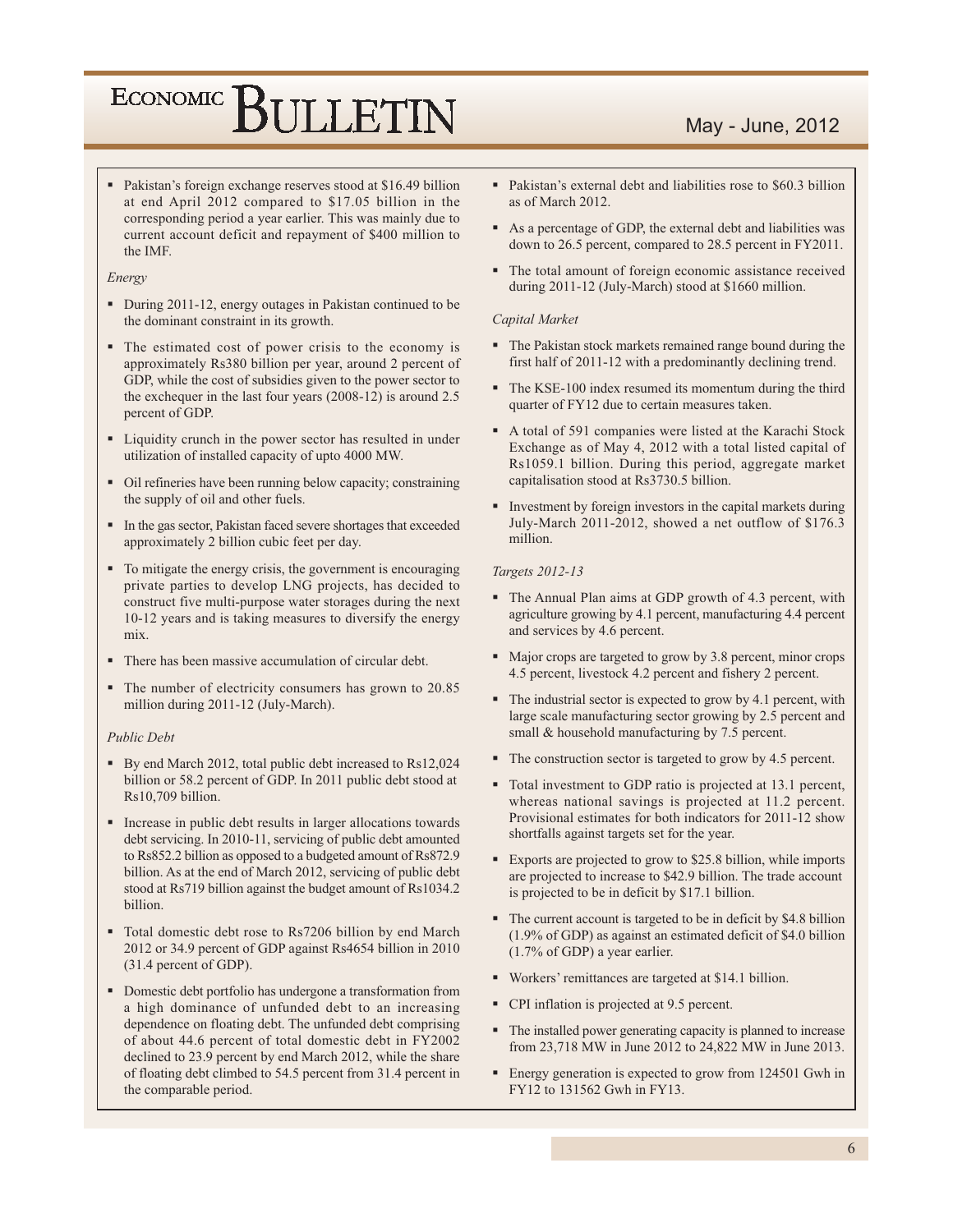level of Rs932.8 billion during FY12 (July-March) states the SBP Third Quarterly Report on the State of Pakistan Economy for the year 2011-12. Of this amount, borrowings of Rs733.7 billion were from the commercial banks and the rest from SBP. As a consequence, the government could not adhere to its commitment of zero budgetary borrowing from SBP.

The total public debt has risen to \$12.0 trillion by the end of March 2012. The increase in public debt was led by a surge in government domestic debt that rose by Rs1.2 trillion during July-March 2012. Public debt as a percentage of GDP stood at 58.2 percent by end March

Public debt 2012 compared to 60.4 percent in FY2010. Any increase in the stock of public debt leads to higher allocations for debt servicing. This in turn places a burden on limited government resources and has costs in the form of foregone public investment in other sectors of the economy.

> The Federal Budget 2012-13 has a total outlay of Rs3203 billion compared with a revised Rs3110 billion last year, up by 3.0 percent. Last year's revised expenditure was higher by 12.4 percent or by Rs343 billion over the budgeted figure, mainly because of power sector and fertilizer subsidies. Of the total expenditure outlay for FY13, current expenditure is budgeted at Rs2612 billion marginally smaller over the revised estimates of Rs2632 billion last year. This includes a sharp reduction in subsidies of 59 percent. Development expenditure has been allocated Rs591.1 billion, 23.7 percent higher over previous year's Rs477.8 billion. Federal Public Sector Development Programme in budgeted at Rs360 billion, 18.6 percent higher over last year's revised estimates. Development expenditure outside the PSDP is budgeted at Rs154.3 billion, higher by 26.7 percent over last year's revised estimates of Rs121.7 billion. This increase reflects an allocation of Rs10 billion for Citizen Damaged Compensation Programme and Rs25 billion for other miscellaneous grants. No expenditure was

May - June, 2012

incurred on both these heads last year. Subsidy to TCP for import of urea fertilizer is budgeted at Rs26 billion, while last year's revised estimates show an expenditure of nearly Rs45 billion under this head, 3.75 times higher compared to a budgeted figure of Rs12 billion. Rs60 billion has been budgeted for Benazir Income Support Programme.

In FY2011-12 revised current expenditure is placed at Rs2631.9 billion, 13.7 percent higher over the budgeted figure of Rs2314.8 billion. All sub-heads showed increases. Interest payment, subsidies, and defence consume 71 percent of the current expenditure. During the year subsidies surged three fold rising to Rs512.3 billion compared with a budgeted

figure of Rs166.4 billion, primarily because of enhanced subsidy to WAPDA/PEPCO and KESC. Rs18.7 billion subsidy was given to PASSCO, of which Rs10.4 billion was given for paddy operation, a figure which had not been budgeted for. TCP was given Rs17 billion for sugar operation against a budgeted amount of Rs4 billion.

**Subsidies** 

|                                       |         |       |                         | (Rs Bn)       |
|---------------------------------------|---------|-------|-------------------------|---------------|
|                                       | 2010-11 |       | 2010-12 2011-12 2012-13 |               |
|                                       | Revised |       | Budget Revised          | <b>Budget</b> |
| Subsidy to WAPDA/PEPCO                | 295.8   | 122.7 | 419.0                   | 134.9         |
| Inter disco tariff differential 238.8 |         | 50.0  | 412.0                   | 120.0         |
| Subsidy to KESC                       | 47.3    | 24.6  | 45.2                    | 50.3          |
| Pick up tariff differential           | 46.0    | 24.0  | 45.0                    | 50.0          |
| Subsidy to TCP                        | 17.1    | 4.0   | 18.2                    | 10.0          |
| Sugar operation                       | $4.0*$  | 4.0   | 16.9                    |               |
| Subsidy to PASSCO                     | 2.9     | 4.1   | 18.7                    | 5.1           |
| Wheat operation                       | 0.6     |       | 4.2                     | 1.1           |
| Paddy operation                       | 2.0     |       | 10.4                    |               |
|                                       |         |       |                         |               |

\* Import of Sugar

Higher

interest

Subsidies

surge

Source: Budget in Brief 2012-13

Interest payments were higher at Rs843.8 billion compared with the budgeted figure of Rs791 billion. Interest on domestic debt has risen by Rs57.2 billion during the period, domestic while interest on foreign debt showed a decline payments of Rs4.3 billion. For FY13, interest payments are budgeted at Rs925.8 billion, with interest on domestic dept rising by Rs73.6 billion.

Total outlay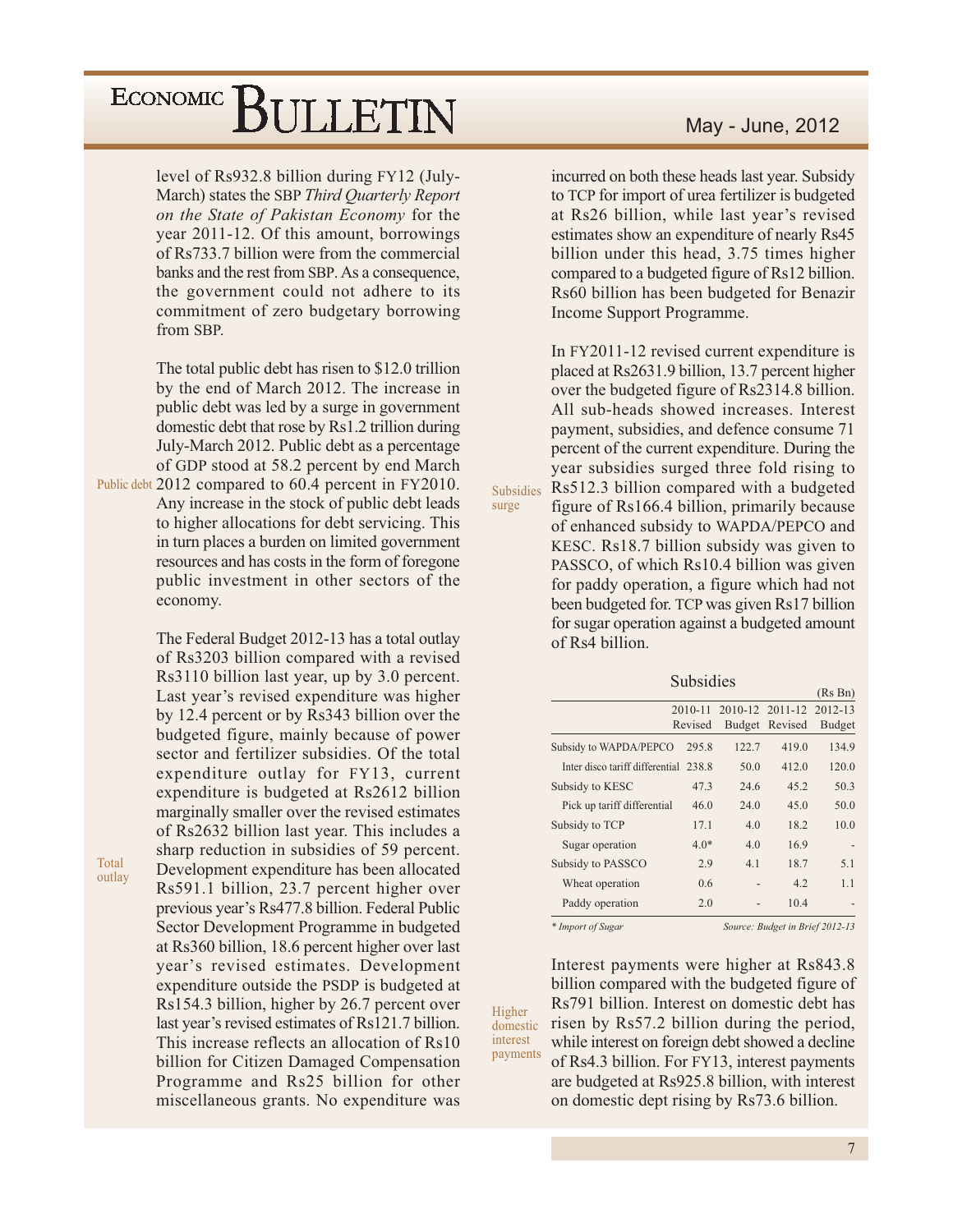#### **Interest Payments**

|                           |         |                                   |                       | (KS <sub>Bn</sub> ) |
|---------------------------|---------|-----------------------------------|-----------------------|---------------------|
|                           |         | 2010-11 2010-12 2011-12 2012-13   |                       |                     |
|                           | Revised |                                   | Budget Revised Budget |                     |
| <b>Interest Payment</b>   | 728.0   | 791.0                             | 843.8                 | 925.8               |
| Interest on Domestic Debt | 653.6   | 714.7                             | 771.9                 | 845.6               |
| Interest on Foreign Debt  | 74.4    | 76.3                              | 71.9                  | 80.2                |
|                           |         | <b>P. J. P. LAGILIA O ACIA IA</b> |                       |                     |

Source: Budget in Brief 2011-12 & 2012-13

Expenditure on public sector development programmes are less than the interest payments on public debt. This gives government less fiscal space to support economic growth and invest in the social sectors.

Meanwhile the size of the Public Sector Development Programe for FY2012-13 has been budgeted at Rs873 billion, Federal PSDP is Rs360 billion and Rs513 billion has been allocated to the provinces. Of the Federal PSDP, Rs80.4 billion has been allocated for two corporations; WAPDA (Rs29.7 bn) and National Highway Authority (Rs50.7 bn). The Annual Plan 2012-13, gives a broad sectoral allocation of PSDP, as shown below:-

**PSDP** 

#### PSDP-Broad Sectoral Allocations

|                     |         | (Rs Bn) |
|---------------------|---------|---------|
|                     | 2011-12 | 2012-13 |
| Water               | 37      | 48      |
| Energy              | 55      | 65      |
| Railways            | 15      | 23      |
| Roads               | 50      | 57      |
| Education           | 19      | 20      |
| Health & Population | 22      | 24      |
| Others              | 102     | 123     |
| Total               | 300     | 360     |
|                     |         |         |

Source: Annual Plan 2012-13

#### Revenue Receipts

Revised estimates for 2011-12 show that gross revenue receipts at Rs2536.7 billion were short of the budgeted figure by 7.2 percent. This is attributable to lower tax and non-tax revenue collection during the year. Revised tax revenue figures show that while direct taxes were higher by Rs1.4 billion over the budgeted figure, indirect taxes were lower by Rs51 billion, primarily because of lower

### May - June, 2012

### Revenue Receipts

| <b>Revenue</b> Receipis             |               |         | (Rs Bn)       |
|-------------------------------------|---------------|---------|---------------|
|                                     | 2011-12       | 2012-13 |               |
|                                     | <b>Budget</b> | Revised | <b>Budget</b> |
| A. Tax Revenue*                     | 2074.2        | 2024.6  | 2503.6        |
| <b>Direct Taxes</b>                 | 743.6         | 745.0   | 932.0         |
| Income                              | 718.6         | 730.0   | 914.0         |
| Workers' Welfare Fund               | 25.0          | 15.0    | 18.0          |
| <b>Indirect Taxes</b>               | 1330.6        | 1279.6  | 1571.6        |
| Customs                             | 206.4         | 215.0   | 247.5         |
| Sales Tax                           | 836.7         | 852.0   | 1076.5        |
| Federal Excise                      | 165.6         | 140.0   | 125.0         |
| Petroleum Levy                      | 120.0         | 69.0    | 120.0         |
| <b>ICT</b> Taxes                    | 1.8           | 3.5     | 2.5           |
| <b>Airport Tax</b>                  | 0.07          | 0.07    | 0.07          |
| <b>B. Non-Tax Revenue</b>           | 658.0         | 512.2   | 730.3         |
| <b>Income from Property</b>         |               |         |               |
| & Enterprises                       | 197.5         | 93.7    | 178.8         |
| Profits Pak Telecom Authority 75.0  |               |         | 79.0          |
| Interest (Provinces)                | 15.6          | 12.9    | 15.4          |
| Interest (PSEs & Others)            | 42.5          | 22.2    | 19.7          |
| Dividends                           | 64.4          | 58.7    | 64.6          |
| <b>Receipts from Civil Admn</b>     |               |         |               |
| & Other Functions                   | 321.4         | 249.0   | 354.2         |
| General Administration              | 0.8           | 0.8     | 0.9           |
| <b>SBP</b> Profit                   | 200.0         | 200.0   | 200.0         |
| <b>Defence Services</b>             | 118.7         | 45.7    | 150.6         |
| Law & Order                         | 0.9           | $1.0\,$ | 1.1           |
| <b>Community Services</b>           | 0.5           | 0.7     | 0.7           |
| <b>Social Services</b>              | 0.4           | 0.8     | 0.9           |
| <b>Miscellaneous Receipts</b>       | 139.1         | 169.4   | 197.4         |
| <b>Economic Services</b>            | 2.4           | 2.4     | 2.5           |
| Passport & Citizenship Fees         | 13.7          | 11.7    | 14.8          |
| <b>Gas Development Surcharge</b>    | 24.9          | 24.0    | 30.9          |
| Discount Retained on                |               |         |               |
| Local Crude Oil                     | 25.1          | 22.0    | 22.5          |
| Royalty on Oil                      | 15.2          | 22.8    | 22.0          |
| Royalty on Gas                      | 32.8          | 35.2    | 36.1          |
| Windfall Levy against               |               |         |               |
| Crude Oil                           |               | 5.1     | 5.3           |
| Gas Infrastructure Dev. Cess        |               | 8.0     | 30.0          |
| Petroleum Levy on LPG               |               | 0.4     | 1.0           |
| Others                              | 24.9          | 37.7    | 32.2          |
| Total Revenue Receipts (A+B) 2732.2 |               | 2536.8  | 3233.9        |
| Out of which FBR                    | 1952.3        | 1952.0  | 2381.0        |

Source: Budget in Brief 2012-13

collection from petroleum levy (Rs69 billion against a target of Rs120 billion) and federal excise duty (FED). Last year FED was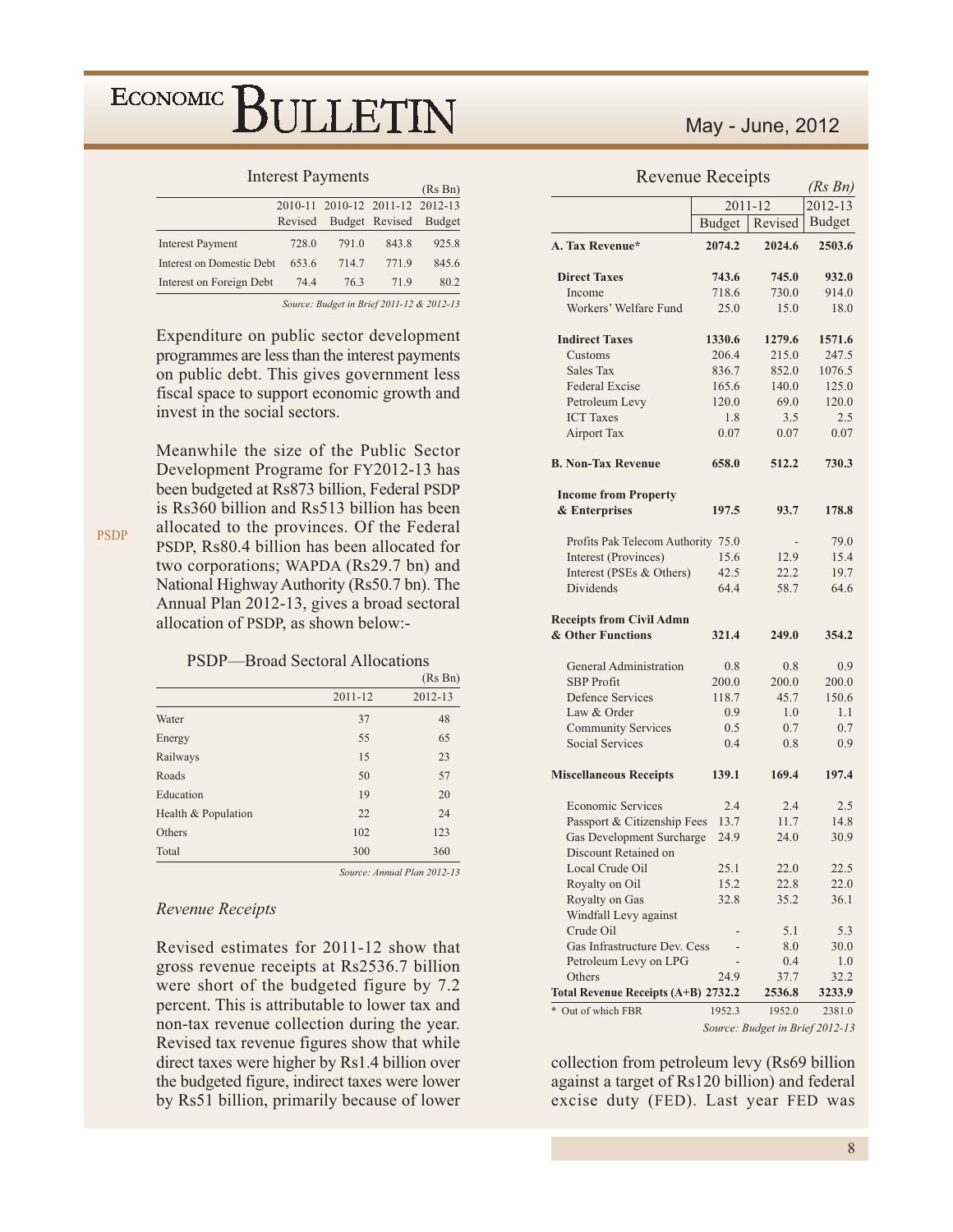### ECONOMIC<sup>]</sup> BULLETIN

withdrawn on certain items, 1 percent special excise duty was eliminated and a major portion of services was brought in the purview of provincial sales tax instead of FED. This year the government plans to further eliminate FED on additional 10 items.

For FY2012-13, the Government is targeting domestic tax revenue generation of Rs2,503.6 billion up 24.0 percent over last year, to raise tax GDP ratio. While no new tax has been imposed, a 25 percent increase in direct taxes and 23 percent increase in indirect taxes is envisaged. This would require improving the administrative and collection measures and bringing those outside the tax net in its ambit. The imposition of 1 percent withholding tax on traders/distributors would help in enhancing documentation of the economy. Tax collection is expected to grow, as efforts are made to increase tax payer documentation, improved tax administration, simplying the tax system and keeping a close watch on Afghan transit trade.

Tax revenue target raised

Of the total tax collection budgeted for FY2012-13, direct taxes would generate Rs932 billion, higher by 25 percent over last year. Indirect tax collection would net in Rs1.57 trillion, where sales tax is estimated to increase 26 percent over the year to Rs1.07 trillion. Collection against FED and customs is projected at Rs372.5 billion, an increase of 5 to increase percent over the year. FED on cement was Collection reduced by Rs250 per metric ton in FY12, while this year it would be reduced by Rs100. Customs duty on stationery items has been abolished, while it has been reduced on pharmaceutical products.Customs duty in FY13 are budgeted to be higher by Rs32.5 billion, while FED is expected to be lower by Rs15 billion.

> The government has budgeted non-tax receipts at Rs730.3 billion during FY2012-13, higher by 43 percent from a revised estimate of Rs512.2 billion in FY12. Last year's revised estimates show a decline of 22 percent over the budgeted figure, attributable to a fall in receipts from income from property and enterprise and receipts from civil administration

### May - June, 2012

and other functions. Under the former head. profits of Pakistan Telecommunication Authority were expected at Rs75.0 billion to be earned through auction of 3-G licenses. However, these licenses could not be auctioned due to recession in the market. However, the auction is expected to take place in the current fiscal year (FY13). Interest receipts from Public Sector Enterprises and others declined by Rs20.3 billion. Receipts from defence services were short of the budgeted figure of Rs118.7 billion by 61.5 percent. Last year's miscellaneous receipts were higher by 21.8 percent, because of higher gas infrastructure development cess, royalty on natural gas/ crude oil and levy against crude oil. Total development surcharges and royalties are budgeted for Rs147.8 billion, against preceding years revised estimates of Rs117.5 billion.

Non-tax

receipts

For FY2012-13, receipts from civil administration and other functions are earmarked at Rs354.2 billion, up 42 percent over the year. Under this head the primary contributor remains profits from State Bank of Pakistan which are estimated at Rs200 billion.



In addition, revenue of Rs150 billion is expected under the Defence Services, and Rs79 billion as profit from Pakistan Telecommunication Authority through auction of 3G licenses. Dividends are expected to be slightly higher at Rs64.6 billion, against last year's revised estimates of Rs58.7 billion on account of higher dividends budgeted for Pakistan Petroleum Limited, Oil & Gas Development Corporation, Saindak Metal Limited, National Shipping Corporation etc.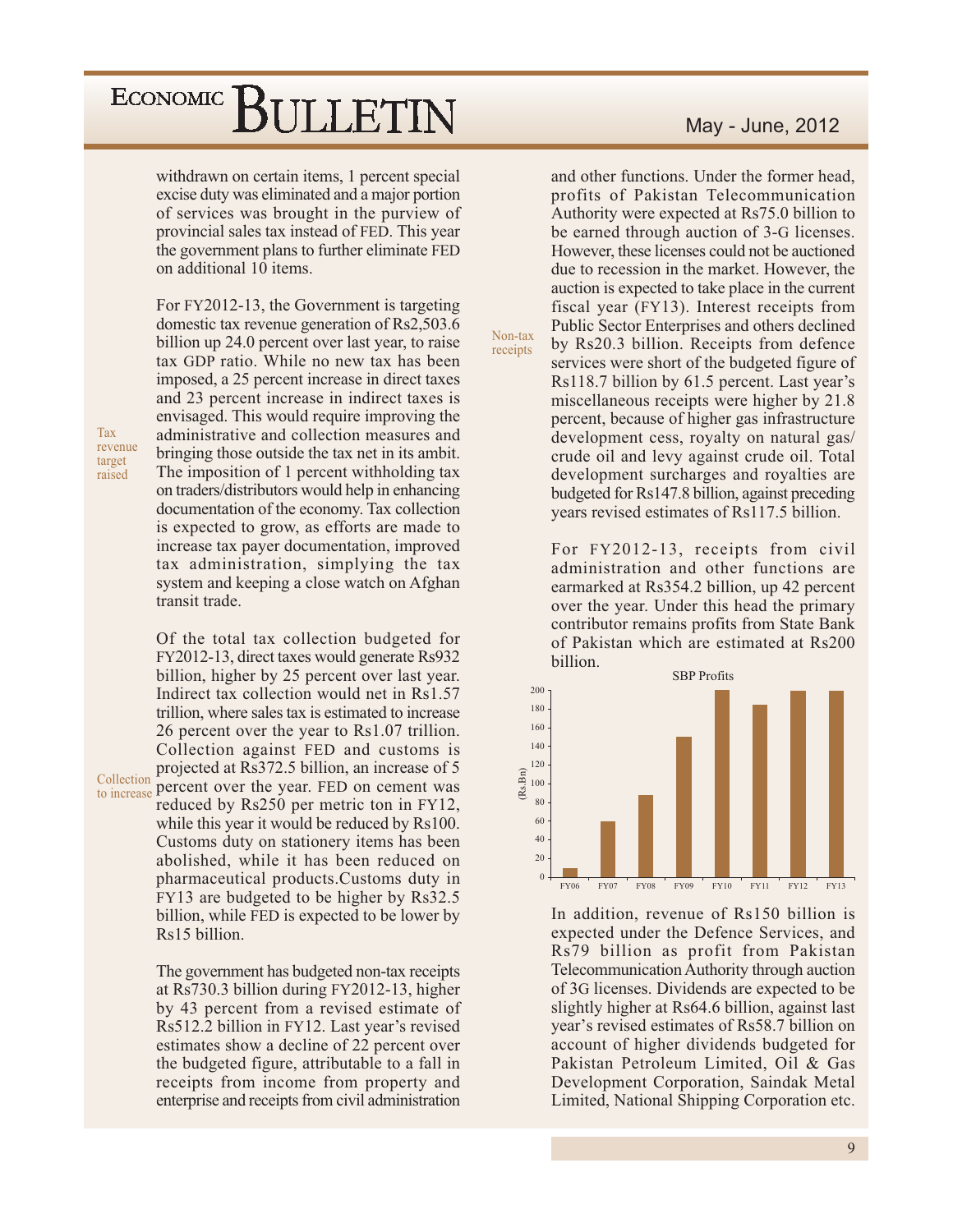| income.<br>l,<br>ä,<br>í.<br>$\blacksquare$<br>$\blacksquare$<br>$\blacksquare$<br>٠<br>Capital Gain Tax (CGT) is being levied on the sale of<br>rom 15 percent to 20 percent of the taxable income. The<br>xisting limit of investment of Rs500,000 in securities or<br>To recognize and incentivize compliant taxpayers, it is<br>proposed to introduce a Taxpayer Honour Card scheme for<br>due taxes<br>Exemption limit for income tax for business individuals<br>md Association of Persons is also being enhanced to<br>1 percent<br>ers Profit<br>narket funds and income funds are to be taxed progressively<br>exemption<br>rom banks if it exceeds Rs25,000. This amount has been<br>he limit of investment eligible for tax credit is being enhanced<br>The retention period of securities is also being reduced from<br>or the last 5 fiscal years. The holders of the card will be<br>exempted<br>over a period of two years. For tax year 2013 @25 percent<br>imit has been raised for salaried individuals to Rs400,000.<br>The existing rate slabs are proposed to be reduced from 17<br>minimum<br>To promote investment in securities and insurance sectors,<br>Ordinance<br>It is proposed that dividend received by banks from money<br>roperty if it is disposed off within two years of its acquisition.<br>nsurance premium is also being increased to Rs1,000,000.<br>Advance tax $(200.2)$ percent is levied on cash withdrawal<br>In the case of business community the rate of<br>ax is proposed to be reduced to 0.5 percent from<br>ill taxpayers who have filed tax returns and paid<br>It is proposed that profit on intra-group debt be<br>It is proposed that the exemption to Work<br>To provide relief to low income earners, basic<br>articipation Fund be granted in the Income Tax<br>intitled to various privileges and benefits.<br>Income Tax<br>om withholding tax.<br>aised to Rs50,000.<br>on gross turnover.<br>hree to one year.<br>.s400,000.<br>$2001$ . | Some of the measures adopted in the Federal Budget 2012-13<br>traders/distributors on tax roll, it is proposed that the<br>It is proposed to levy and collect CVT on transactions of<br>immovable properties in Islamabad with identical structure<br>The exemption granted to profit and gains to the Venture<br>percent which results in converting the accounting income to<br>Capital Company and Venture Capital Fund till 2014 is<br>other input goods has been further reduced from 10 percent<br>To ensure documentation of the economy and to bring<br>However, the tax so collected shall be adjustable against their<br>The value of vehicles is proposed to be enhanced from<br>Rs1.5 million to Rs2.5 million for the purpose of depreciation<br>tax loss. The rate of initial depreciation is being reduced to<br>The maximum general tariff slab has been reduced from<br>Customs duty on 88 pharmaceutical raw materials and<br>Customs duty on self-copy papers and self-adhesive papers<br>Three major Notifications (SRO 565, 567 and 575) provide<br>for setting up of industries and import of raw materials for a<br>50<br>Customs duty on raw materials and components for printing<br>large number of domestic industries. These are being cleansed<br>manufacturers shall be made withholding agents to collect 1<br>percent tax against the sale made to traders and distributors.<br>35 percent to 30 percent. This will reduce the number of duty<br>has been reduced from 25 percent and 20 percent to 10 percent.<br>exemptions and concessions on import of plant and machinery<br>The rate of initial depreciation on new buildings is<br>proposed to be extended for 10 years i.e. upto 2024.<br><b>Customs Duty</b><br>and stationery sector has been reduced.<br>of anomalies and are being simplified.<br>adopted by the provinces.<br>slabs from 8 to 7.<br>to 5 percent.<br>25 percent.<br>allowance. | WCO has made 5-yearly changes in HS nomenclature for<br>Shifting of cotton seed oil from exemption to zero-rating<br>regime enforced through amendment in Schedules to the Sales<br>Pakistan Customs Tariff classification structure is being aligned<br>" Introduction of 12 Digit Subheadings in Customs Tariff<br>to fulfill the requirement of full automation of import processing<br>through the Customs computerized system (WeBOC) and<br>In order to encourage import of hybrid electric vehicles<br>Reduction in the higher rates of Sales Tax from 22 percent<br>Reduction in Federal Excise Duty on cement from<br>Elimination of excise duty on 10 items with the objective<br>Revision in the upward limit of price tiers of cigarettes to<br>commodity classification and has issued HS-2012 version.<br>(HEVs) at affordable prices the rate of duty and taxes presently<br>applicable to HEVs and their batteries are being reduced by<br>number of legislative measures have been taken.<br>Streamlining the sales tax regime by substituting zero-<br>rating on certain items with a view to stop illegal refunds.<br>Exemption of federal excise duty on livestock insurance.<br>enhance the federal excise duty on locally produced cigarettes.<br>Federal Excise Duty on foreign travel to be revised.<br>Increase in the rate of sales tax on steel sector.<br>A number of simplification measures adopted<br>Sales Tax/Federal Excise Duty<br>to further phasing out of Federal Excise regime.<br>and 19.5 percent to 16 percent<br>with the WCO nomenclature.<br>Rs500/PMT to Rs400/PMT<br>statistical purposes.<br>Tax Act, 1990.<br>25 percent.<br>$\blacktriangle$<br>$\blacksquare$<br>$\blacksquare$<br>٠ |  |
|----------------------------------------------------------------------------------------------------------------------------------------------------------------------------------------------------------------------------------------------------------------------------------------------------------------------------------------------------------------------------------------------------------------------------------------------------------------------------------------------------------------------------------------------------------------------------------------------------------------------------------------------------------------------------------------------------------------------------------------------------------------------------------------------------------------------------------------------------------------------------------------------------------------------------------------------------------------------------------------------------------------------------------------------------------------------------------------------------------------------------------------------------------------------------------------------------------------------------------------------------------------------------------------------------------------------------------------------------------------------------------------------------------------------------------------------------------------------------------------------------------------------------------------------------------------------------------------------------------------------------------------------------------------------------------------------------------------------------------------------------------------------------------------------------------------------------------------------------------------------------------------------------------------------------------------------------------------------------------------------------------|---------------------------------------------------------------------------------------------------------------------------------------------------------------------------------------------------------------------------------------------------------------------------------------------------------------------------------------------------------------------------------------------------------------------------------------------------------------------------------------------------------------------------------------------------------------------------------------------------------------------------------------------------------------------------------------------------------------------------------------------------------------------------------------------------------------------------------------------------------------------------------------------------------------------------------------------------------------------------------------------------------------------------------------------------------------------------------------------------------------------------------------------------------------------------------------------------------------------------------------------------------------------------------------------------------------------------------------------------------------------------------------------------------------------------------------------------------------------------------------------------------------------------------------------------------------------------------------------------------------------------------------------------------------------------------------------------------------------------------------------------------------------------------------------------------------------------------------------------------------------------------------------------------------------------------------------|-----------------------------------------------------------------------------------------------------------------------------------------------------------------------------------------------------------------------------------------------------------------------------------------------------------------------------------------------------------------------------------------------------------------------------------------------------------------------------------------------------------------------------------------------------------------------------------------------------------------------------------------------------------------------------------------------------------------------------------------------------------------------------------------------------------------------------------------------------------------------------------------------------------------------------------------------------------------------------------------------------------------------------------------------------------------------------------------------------------------------------------------------------------------------------------------------------------------------------------------------------------------------------------------------------------------------------------------------------------------------------------------------------------------------------------------------------------------------------------------------------------------------------------------------------------------------------------------------------------------------------------------------------------------------------------------------------------------------------------------|--|
| $\blacksquare$<br>٠<br>In order to incentivize the taxpayers opting out of<br>Presumptive Tax Regime (PTR) a lower rate of tax is being<br>offered to commercial importers, exporters and suppliers if<br>nd for tax year 2014 and onwards $@35$ percent.<br>hey opt out of PTR.                                                                                                                                                                                                                                                                                                                                                                                                                                                                                                                                                                                                                                                                                                                                                                                                                                                                                                                                                                                                                                                                                                                                                                                                                                                                                                                                                                                                                                                                                                                                                                                                                                                                                                                         | reduced from 20 percent to 10 percent to encourage its use<br>Customs duty on scrap of rubber/shredded tyres has been<br>In order to promote indigenous industry, some industrial<br>raw materials are being included in the concessionary regime<br>as a substitute fuel for the cement industry.                                                                                                                                                                                                                                                                                                                                                                                                                                                                                                                                                                                                                                                                                                                                                                                                                                                                                                                                                                                                                                                                                                                                                                                                                                                                                                                                                                                                                                                                                                                                                                                                                                          |                                                                                                                                                                                                                                                                                                                                                                                                                                                                                                                                                                                                                                                                                                                                                                                                                                                                                                                                                                                                                                                                                                                                                                                                                                                                                                                                                                                                                                                                                                                                                                                                                                                                                                                                         |  |

L

# ECONOMIC BULLETIN

May - June, 2012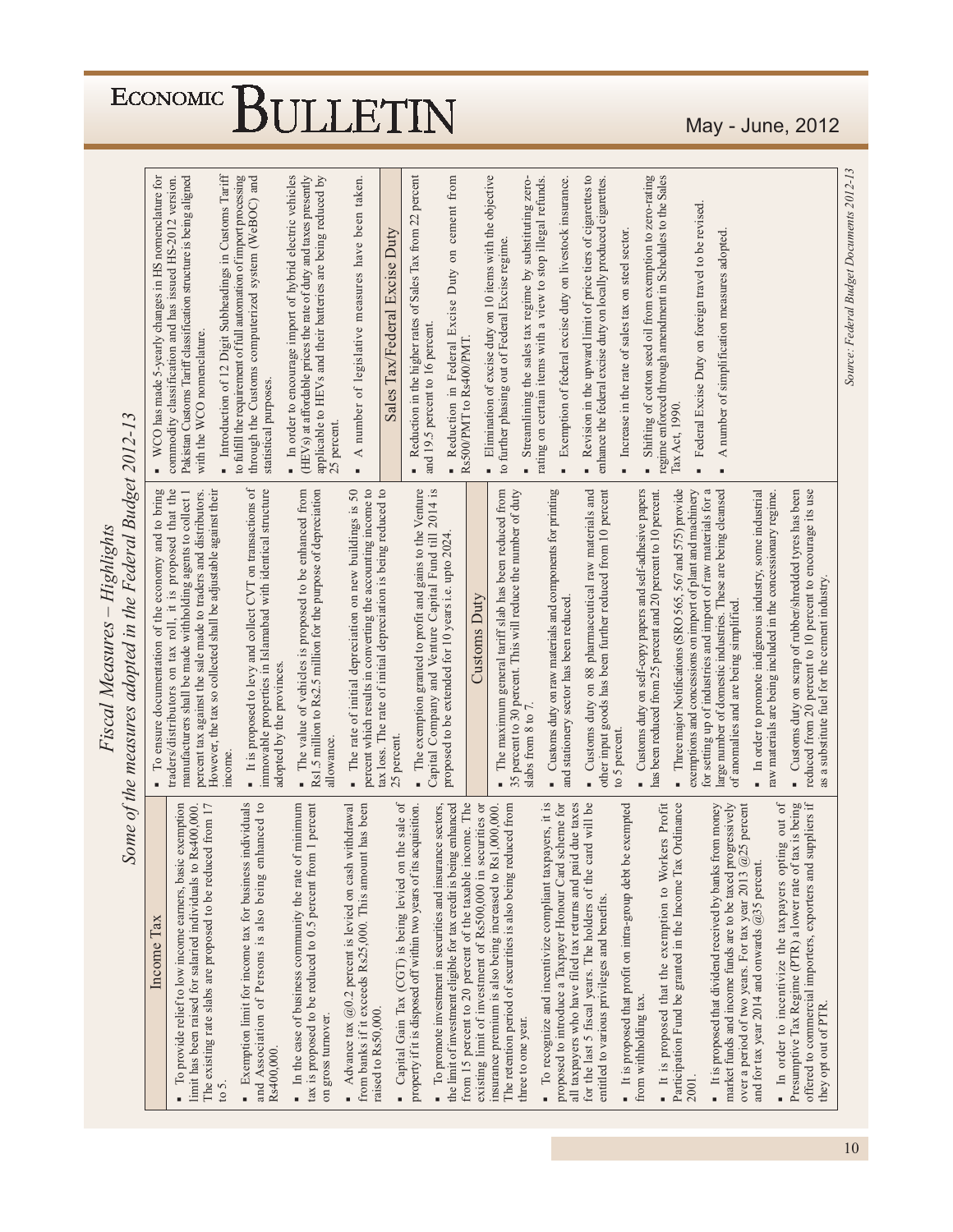The miscellaneous receipts of Rs197 billion is a 16 percent growth over preceding year's receipts of Rs169.4 billion. During FY13, it is expected that Rs30.0 billion would accrue from gas infrastructure development cess, Rs36 billion from royalty on natural gas, while a 28.6 percent increase is projected from gas development surcharge.

The provincial share in revenue receipts from the divisible pool taxes is governed by the 7th

### May - June, 2012

 $n \times n$ 

NFC Award. This takes into consideration multiple indicators; population, poverty or backwardness, revenue collection or generation and inverse population density; with a weight assigned to each indicator. The resources for the provincial governments are to be distributed on the basis of the percentage specified against each. In FY2011-12, provincial share in revenue receipts at Rs1208.6 billion were marginally higher over the year's budgeted figure.

|                     |                    |                          |                    |                                                |                        |                          |                    | (IS DII)                 |
|---------------------|--------------------|--------------------------|--------------------|------------------------------------------------|------------------------|--------------------------|--------------------|--------------------------|
|                     |                    | Divisible Taxes          |                    | GST on Services**<br><b>Straight Transfers</b> |                        |                          | Total              |                          |
|                     | 2011-12<br>Revised | 2012-13<br><b>Budget</b> | 2011-12<br>Revised | 2012-13<br>Budget                              | $2011 - 12$<br>Revised | 2012-13<br><b>Budget</b> | 2011-12<br>Revised | 2012-13<br><b>Budget</b> |
| Punjab              | 540.5              | 662.5                    | 8.8                | 7.3                                            | 36.6                   | 40.5                     | 585.9              | 710.3                    |
| Sindh               | 256.5              | 314.4                    | 55.1               | 59.2                                           | 1.9                    | $\overline{\phantom{0}}$ | 313.5              | 373.6                    |
| Khyber Pakhtunkhwa* | 171.1              | 209.7                    | 17.5               | 22.1                                           | 8.9                    | 10.0                     | 197.5              | 241.8                    |
| Balochistan         | 95.0               | 116.4                    | 13.1               | 12.8                                           | 3.6                    | 4.1                      | 111.7              | 133.3                    |
| Total               | 1063.1             | 1303.0                   | 94.5               | 101.4                                          | 51.0                   | 54.5                     | 1208.6             | 1458.9                   |

Provincial Share in Revenue Receipts

\* One percent of the net proceeds of divisible taxes shall be assigned to Khyber Pakhtunkhwa to meet the expenses on war on terror. \*\* Provisional

Revised estimates of net capital receipts of the Federal government are placed at Rs525.5 billion in FY2011-12, nearly 33 percent higher over the budgeted figure. This is attributable to higher receipts from Ijara Sukuk Bonds and Treasury Bills. Receipts from Saving Schemes were short of the target of Rs149.2 billion by Rs51.6 billion, as receipts from Behbood Saving Certificates were lower by

| <b>Capital Receipts</b>          | (Rs Bn)       |                                 |               |
|----------------------------------|---------------|---------------------------------|---------------|
|                                  | 2011-12       | $2011 - 12$                     | 2012-13       |
|                                  | <b>Budget</b> | Revised                         | <b>Budget</b> |
| Receipts                         | 464.2         | 549.6                           | 541.1         |
| Recoveries of Loans and Advances | 51.6          | 57.0                            | 54.0          |
| <b>Permanents Debt</b>           | 129.3         | 175.4                           | 143.8         |
| Ijara Sukuk Bonds                | 80.0          | 125.5                           | 90.0          |
| <b>Floating Debt</b>             | 119.1         | 209.2                           | 155.6         |
| Prize Bonds                      | 37.0          | 49.2                            | 45.6          |
| <b>Treasury Bills</b>            | 82.1          | 160.0                           | 110.0         |
| <b>Public Account</b>            | 164.2         | 108.0                           | 187.6         |
| Saving Schemes                   | 149.2         | 97.6                            | 178.2         |
| <b>Disbursements</b>             | 68.5          | 24.1                            | 63.3          |
| Net Capital Receipts             | 395.7         | 525.5                           | 477.8         |
|                                  |               | Source: Budget in Brief 2012-13 |               |

Rs10.3 billion over the budgeted figure of Rs62.0 billion for FY12.

To finance its expenditure, the government had budgeted external resources at Rs413.9 billion for FY12. However, revised estimates for the year place them at Rs226.2 billion, short of the target by 45.3 percent. Disaggregated figures for external resources show a substantial decline in non-food commodity aid and other aid. For FY13 external financing has been budgeted at Rs386.9 billion.

| <b>External Resources</b>       |               |                         |               |  |  |  |
|---------------------------------|---------------|-------------------------|---------------|--|--|--|
|                                 | (Rs Bn)       |                         |               |  |  |  |
|                                 |               | 2011-12 2011-12 2012-13 |               |  |  |  |
|                                 | <b>Budget</b> | Revised                 | <b>Budget</b> |  |  |  |
| Project Aid                     | 76.8          | 184.5                   | 165.8         |  |  |  |
| Commodity Aid (Non-Food)        | 127.0         | 10.1                    | 44.4          |  |  |  |
| <b>Tokyo Pledges</b>            | 17.6          | 5.0                     | 1.0           |  |  |  |
| Kerry Lugar                     | 34.2          | 20.4                    | 8.2           |  |  |  |
| Other Aid                       | 158.4         | 6.2                     | 93.0          |  |  |  |
| Privatization                   | 70.4          | 0.0                     | 74.4          |  |  |  |
| <b>Total External Resources</b> | 413.9         | 226.2                   | 386.9         |  |  |  |
|                                 |               |                         |               |  |  |  |

Source: Explanatory Memorandum on Federal Receipts 2012-13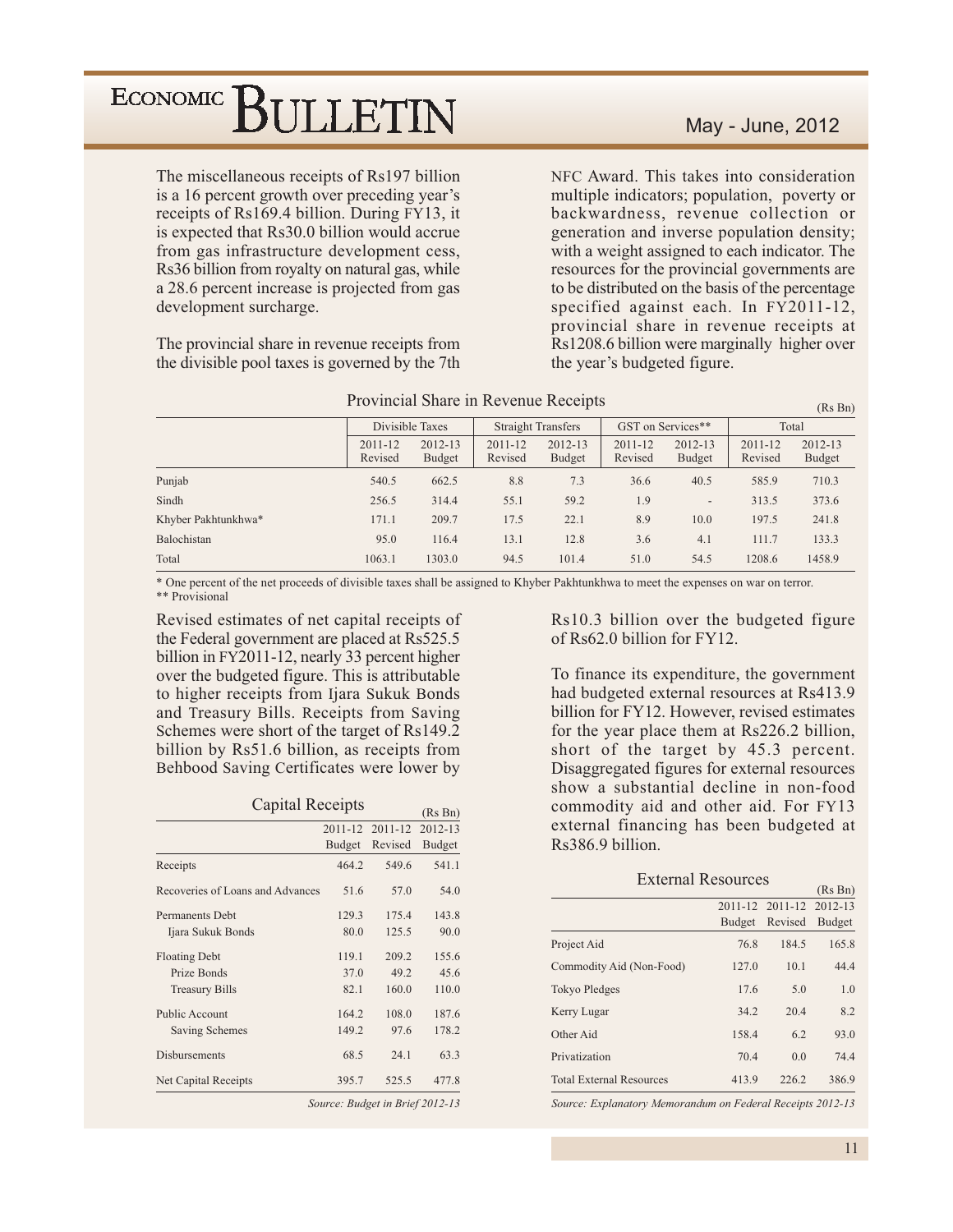Last year as external resources fell sharply over the budgeted amount and revenue receipts could not meet the targets for the year the government's recourse to bank borrowings rose significantly. As against a budgeted amount of Rs303.5 billion, borrowings were three times higher at Rs939.2 billion. For FY13 bank borrowings have been budgeted at Rs483.8 billion.

|             | <b>Bank Borrowings</b> | (Rs Bn) |
|-------------|------------------------|---------|
|             | <b>Budget</b>          | Revised |
| 2008-09     | 149.0                  | 146.0   |
| 2009-10     | 144.10                 | 89.10   |
| 2010-11     | 166.54                 | 452.22  |
| $2011 - 12$ | 303.52                 | 939.20  |
| $2012 - 13$ | 483.8                  |         |

The Medium Term Budgetary Statement forecasts macroeconomic indicators for 2012-15, which are given below:-

### May - June, 2012

### Medium Term Budgetary Statement

|                                                   | <b>Budget</b> | Forecast    |         |
|---------------------------------------------------|---------------|-------------|---------|
|                                                   | $2012 - 13$   | $2013 - 14$ | 2014-15 |
| Real GDP Growth $(\%)$                            | 4.3           | 48          | 5.3     |
| Inflation $(\%)$                                  | 9.5           | 8.5         | 8.0     |
| (as percentage of GDP unless otherwise indicated) |               |             |         |
| <b>Total Revenue</b>                              | 14.3          | 140         | 14.0    |
| Tax Revenue                                       | 11.1          | 11.6        | 11.7    |
| <b>FBR Tax Revenue</b>                            | 10.1          | 10.7        | 10.9    |
| Non Tax Revenue                                   | 3.2           | 2.4         | 2.3     |
| Total Expenditure                                 | 19.0          | 18.2        | 17.7    |
| Current Expenditure                               | 14.5          | 13.8        | 13.1    |
| Development Expenditure                           | 44            | 44          | 46      |
| <b>Fiscal Balance</b>                             | $-4.7$        | $-42$       | $-3.7$  |
| Revenue Balance                                   | $-0.3$        | 0.2         | 0.9     |
| <b>Total Public Debt</b>                          | 56.5          | 53.2        | 50.6    |
| GDP at market prices<br>(Rs. in billion)          | 23,655        | 27,002      | 30,759  |

Source: Budget in Brief 2012-13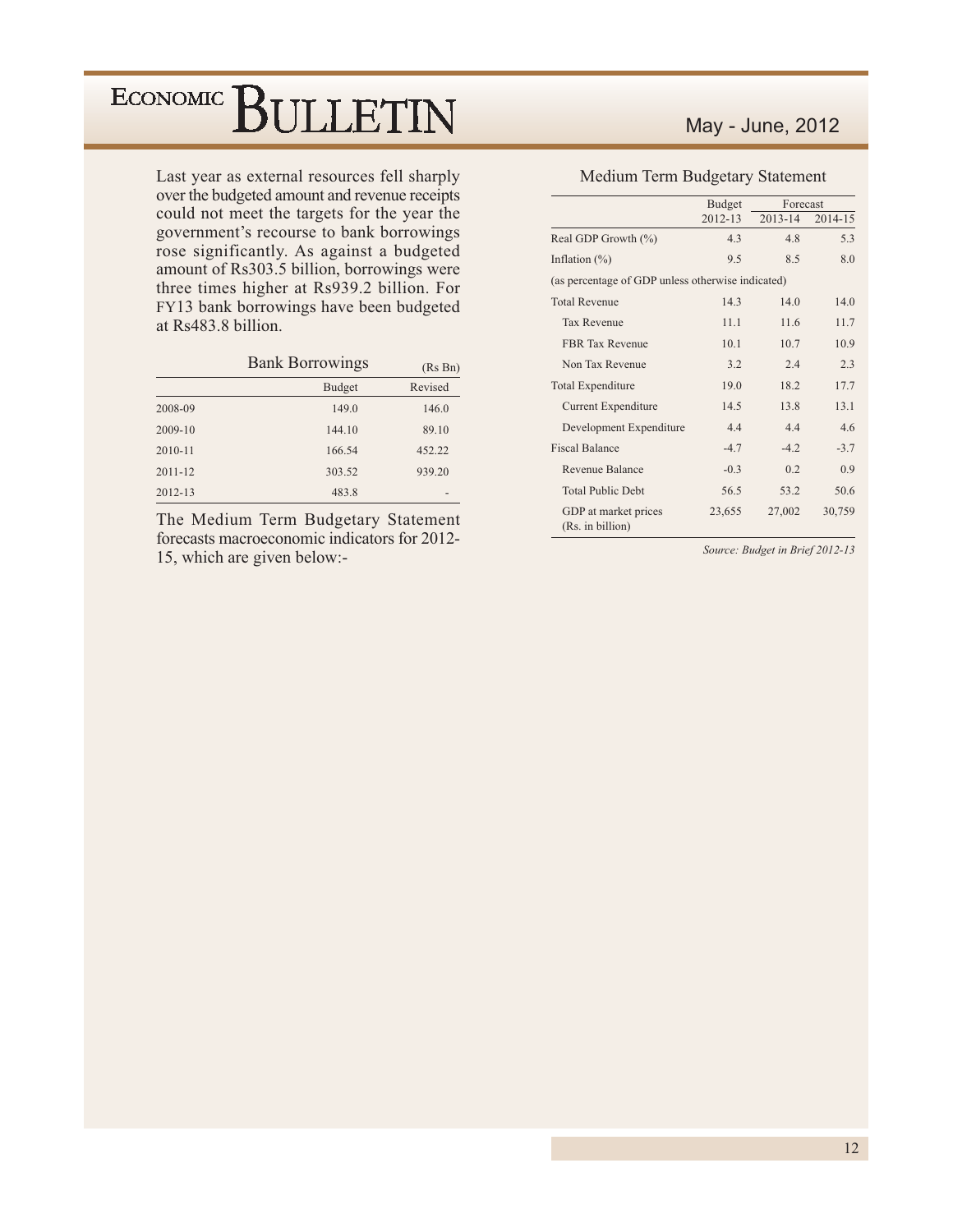### May - June, 2012

### **Economy at a Glance**















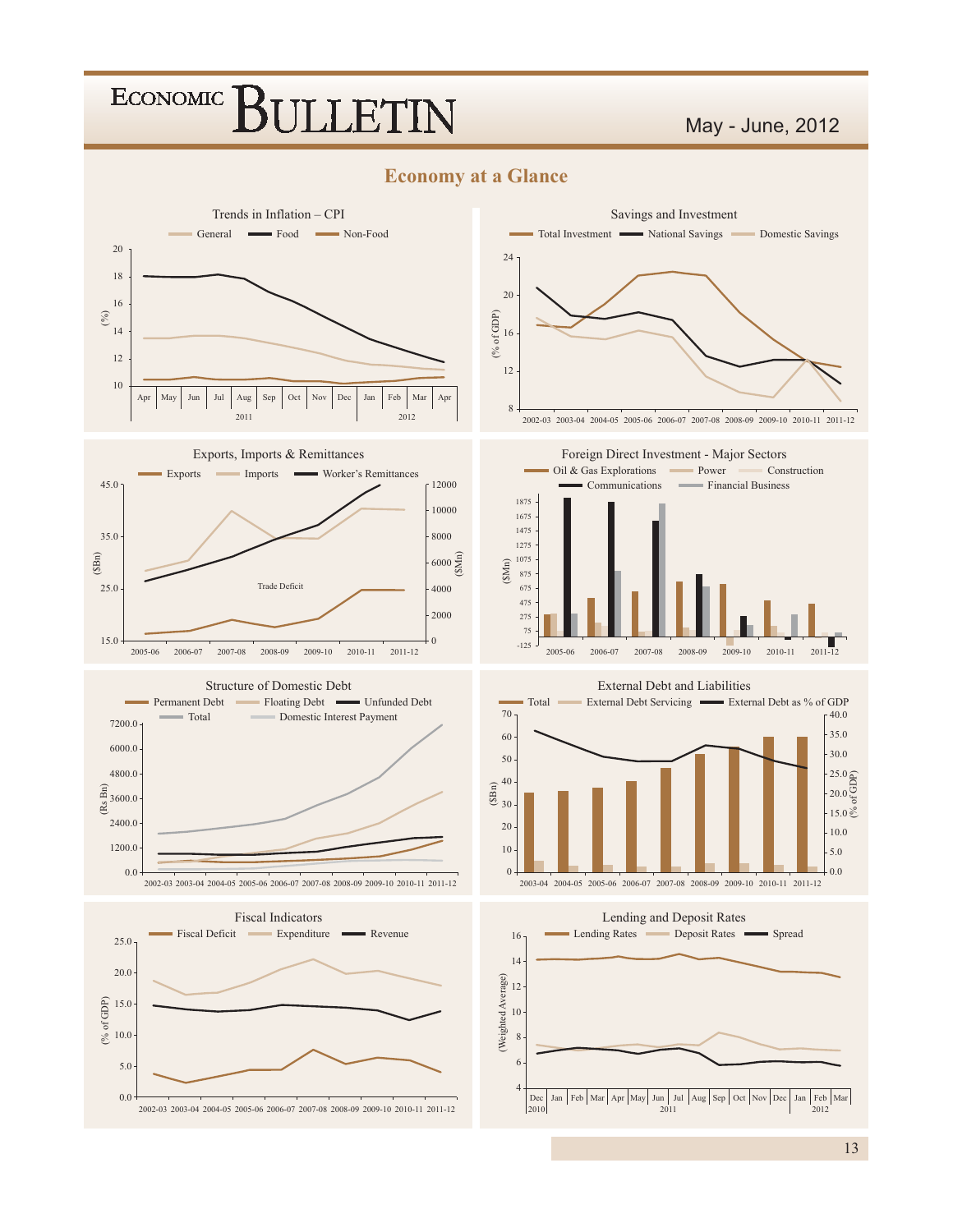### **Sectoral Implications of the Federal Budget 2012-13**

Impact

Neutral

Impact

Neutral

Budget Report: FY 2012-13, prepared by Taurus Securities Ltd, a subsidiary of National Bank of Pakistan gives the sectoral implications of the Federal Budget. We give below excerpts from the said report.

### Capital Market

Capital markets are vital for the economic development of a country. The changes made through the Finance (Amendment) ordinance, 2012 may be incorporated into the Statue through the Finance Bill to give poise to the investors and help develop the capital markets.

To promote the capital markets, exemption on the profit and gains of a Venture Capital Company and Fund is being extended up to the year 2024.

On the other hand, there are measures that are positive for the equity and money markets such as:

• To promote investment in securities and insurance, the limit of investment as a proportion of taxable income is being increased from 15% to 20% and from Rs 500,000 to Rs 1 million, whichever is lower. The required retention period of shares is being reduced from 3 years to 2 years.

Measures

• Transfer of funds between retirement funds will be exempt from tax to encourage a competitive market. Furthermore, retirement funds would also be exempt from withholding tax provisions on Capital Gains Tax.

• Dividends received by banks from money market and income funds will be taxed progressively over a period of two years as normal business income. Dividends will be taxed at 25% in tax year 2013 and at 35% from tax year 2014 onwards to eliminate tax arbitrage.

We feel that the budget would have a "*Neutral*" Impact Neutral to *to Positive*" impact on the capital markets due Positive to the budget being populist-based.

### Oil & Gas

• Revenue in the shape of petroleum levy targeted at Rs120 billion against a revised FY12 estimate Measures of Rs69 billion.

> We expect Neutral impact of the above developments on the overall oil and gas sector. Since E&P sector is regulated under the petroleum policies, as expected, no specific measures are part of this announced budget. While in the case of oil marketing companies, though the government implements levies and GST through budget, however ex-refinery prices and OMC margins determination are the responsibility of Oil and Gas Regulatory Authority.

Apropos of the above, a further non-budget revision may be anticipated by the government for the regulated products that may involve an improvement of margins for the OMCs, thus, the profitability of the sector may improve.

#### Electricity

- Power sector subsidies reduced by 60% to Rs 185.28bn for FY13, as opposed to revised allocation of Rs464 billion during FY12.
- Inter disco tariff differential has been allocated **Measures** at Rs120 billion against revised allocation of Rs464 billion during FY12.
	- Allocation of Rs50.3 billion, as subsidy to KESC against revised allocation of Rs45.23 billion.

As circular debt continued to plague the power sector, budgetary measures taken show tightening of screws on WAPDA and KESC. With over Rs500 billion circular debt the government has taken some steps to bring an end to this menace. The problem arises due to tariff differential as determined by NEPRA for different distribution companies. However, no amount has been allocated to pick up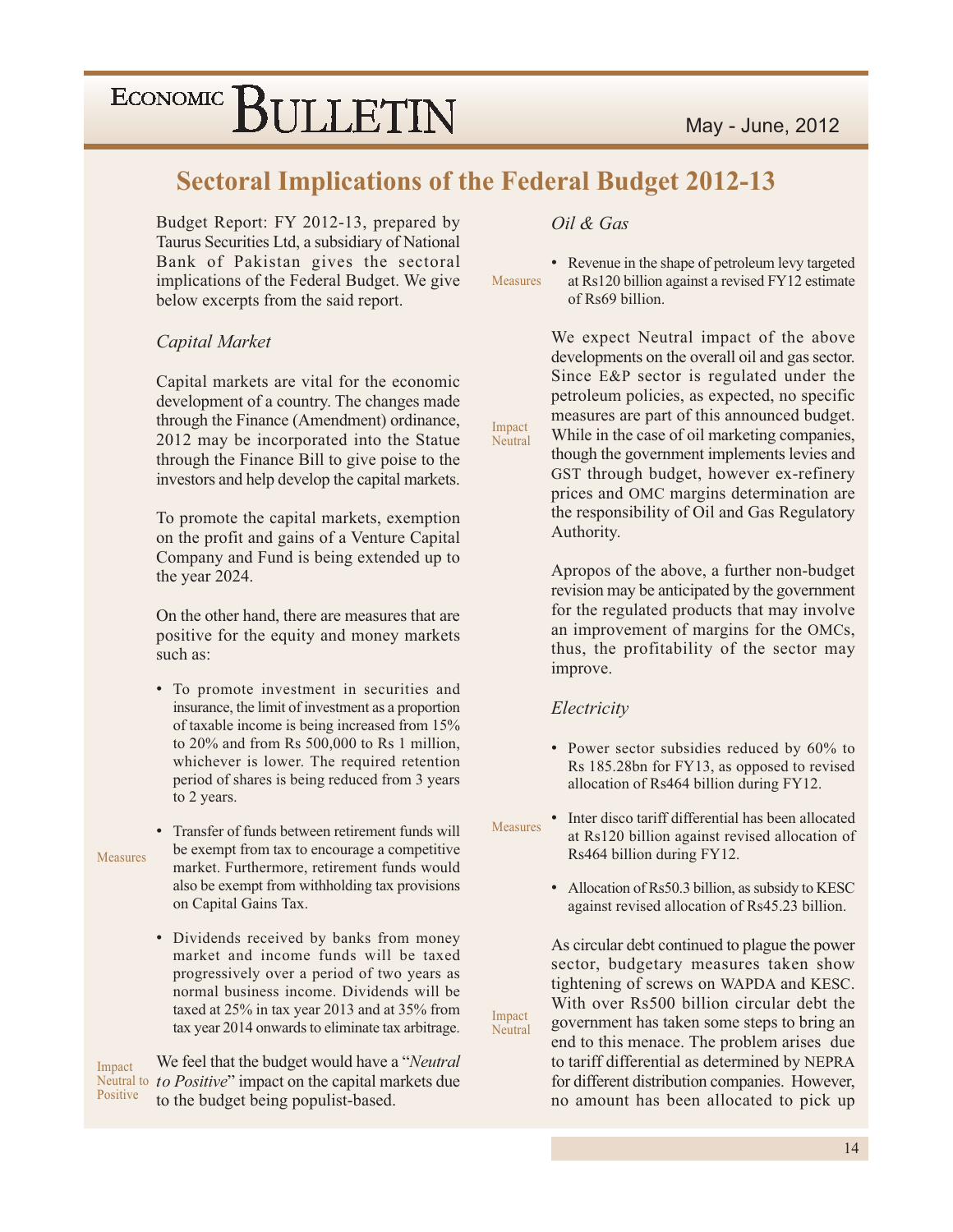interest payment for TFC against Rs55.7 billion allocated during FY12. No allocation has been made for adjustment of additional surcharge against GST despite the fact that Rs10 billion was allocated during FY12.

### *Chemicals*

• Reduction in GST to 16% from 17%

Measures

• GIDC increased by PKR 103 per MMBTU

Demand for urea is price inelastic hence increase in price will result in negligible change in off takes.

Keep gas prices constant will keep margins stable.

As per expectations gas cess (GIDC) was increased to the tune of Rs103 MMBTU. This will increase cost of urea by Rs135 per bag. Earlier the government announced its decision to import 100,000 tons of urea, with further imports 200,000 tons the expected in the third quarter. The government was contemplating importing urea from Iran in exchange of wheat and rice, however the deal did not materialize. We believe total urea available in the market at the end of May is around one million tons. We believe urea off take will decline by 1 percent year-on-year due to higher off takes during December and January. We forecast total urea off takes to be 5.859 million tons

Higher inventories of urea will not bode well for most companies in particular FFC which has a higher inventory level. The company also decided to reduce prices by Rs145 in order to kick off its urea sales. We believe the government will make further urea imports as there is sufficient quantity available in the market.

FFBL should benefit from producing more of DAP than from its urea sales. We currently are estimating DAP primary margins to be around \$240 per ton for CY12.

### Cement

- The allocation for Annual Development Plan for FY13 has been set at Rs873 billion. experiencing a significant rise of 19% year-onyear over the last fiscal year. The federal component PSDP has been increased to Rs 360 billion (rising by 18.4% rise from Rs303 billion during FY12).
- Federal Excise Duty has been reduced by Rs100 per tons to Rs400 per ton applicable in FY13, declining by 20% year-on-year over Rs500 per ton during FY12.

Measures

Impact

- Duty on scrap rubber and shredded tyres has been reduced to 10% over 20% during FY12 (relief of 50% year-on-year).
- Rs38.5 billion have been allocated for construction of small and medium sized dams. canals and improvement of existing irrigation system.
- Sales tax has been kept at 16%, same as in FY12.

Similar to previous years there has been a substantial increase in the total size of the annual development plan allocations. The PSDP allocation for FY12 has been kept at Rs228.4 billion out of which 75.5 percent Positive have been disbursed. The next fiscal year i.e. FY13 being the election year we expect the same level of disbursements as the government will try to keep a high pace for development projects.

> The federal excise duty (FED) has been reduced Rs100 per ton to Rs400 per ton for FY13, against a reduction of Rs200 per ton during FY12. This reduction in FED translates into expected Rs5 per bag relief by the manufacturers in order to augment total dispatches during FY13. As the major manufacturers move towards energy provision through Tyre Derived Fuel (TDF), the move of cutting down the duty on shredded tyres and rubber scrap has given a much needed stimulus to the cement industry which is currently burdened by high energy costs. The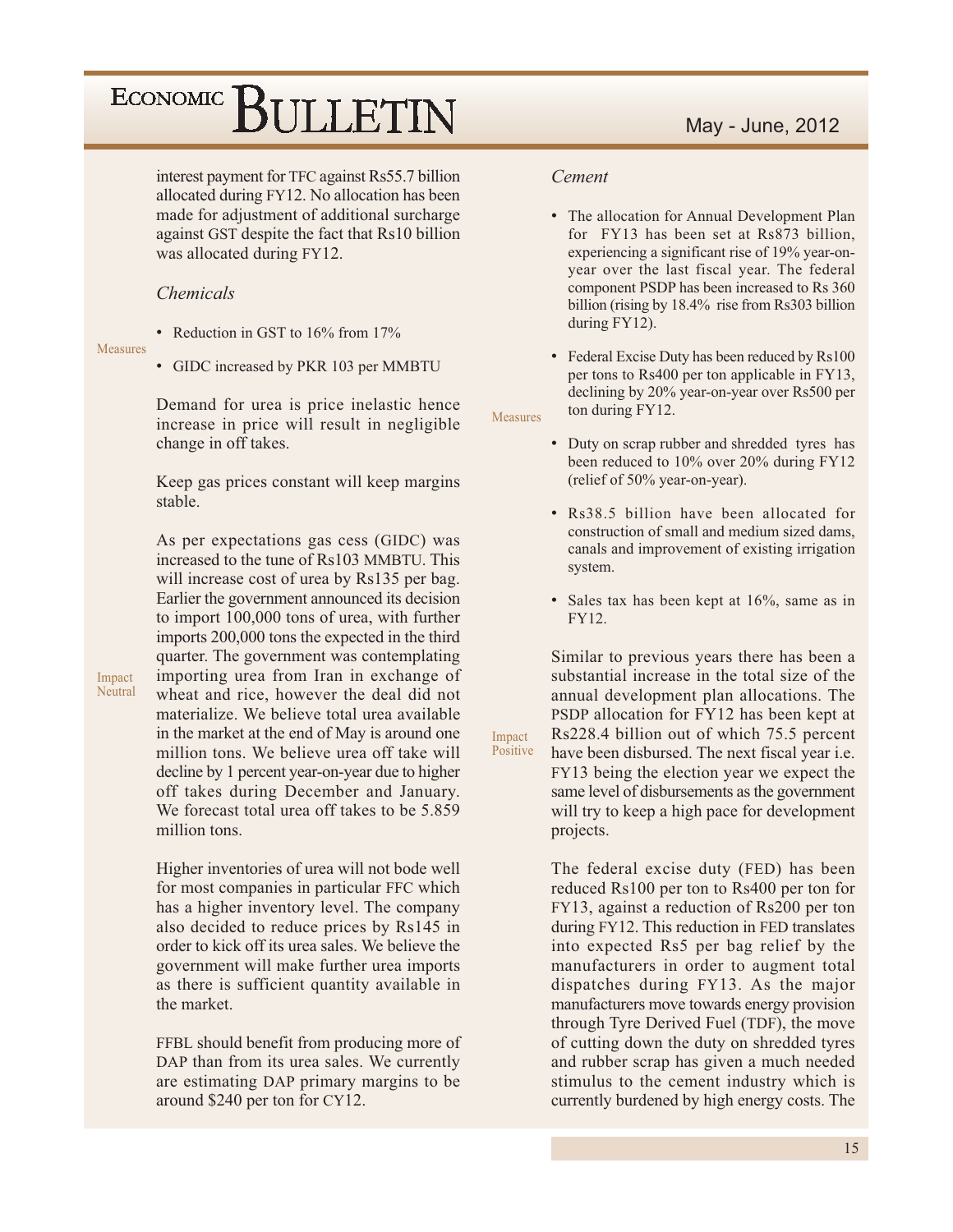allocation of Rs38.5 billion for the construction of small and medium sized dams, canals and improvement of existing irrigation, and continuing work on the Neelum-Jehlum hydel power project is expected to keep the momentum of the industry during FY13.

### **Commercial Banks**

• Tax rate on dividends from money market and income funds raised from 10% to 25% in FY13 and to  $35\%$  in FY14.

Measures

Impact

Neutral

• WHT limit increased from Rs.25,000 to Rs.50,000 on cash withdrawals.

Upon cash withdrawals of Rs25,000 or above, a withholding tax of 0.2 percent was being charged. The limit has now been increased to Rs.50,000. Banks will not be affected by this move, as we feel these taxes were not seriously affecting the amount of transactions customers did in a day.

Banks' dividend income from money markets and income funds will be taxed at 25 percent previously at 10 percent. This rate will be increased to 35 percent in FY14. These funds were invested mostly in T-Bills and so by investing in these funds banks were giving a tax of only 10 percent as opposed to 35 percent, they would have paid by investing directly in those T-Bills (Interest income from T-Bills were going into the top line for banks and were being considered as normal business income, therefore they were taxed at the corporate tax rate).

In case banks do not shift their investments in money market and income funds to other funds that still have a 10 percent applicable tax rate, then their bottom lines will be affected by  $0.04$  percent (HBL)  $-3.6$  percent (ABL).

In case banks' decide to shift their investments in money market and income funds to holding T-Bills themselves, the effect on their earnings will be the same as above, only slightly less because they won't have to pay management

### May - June, 2012

fees to asset management companies. If banks' do move away from investing in these funds, then they (the open-ended MM and income funds) could see a substantial outflow of funds under management. This negative effect will be greatest for the small funds that are relying on their management companies' related Bank's investment in them.

We, however, feel that banks will continue to invest in these funds as they (the banks) will pay the same rate of tax whether they invest here (in MM and Income funds) or there (directly in T-Bills), and that they would like to pay the management fees for the diversity these funds bring. Also, avoidance of higher taxes isn't incentive enough to move into a different asset class (like shifting to equity funds), due to the vast differences in risk. Moreover, Equity funds almost always have higher management fees.

We feel that the budget is also positive in the sense that contrary to fears, higher tax rate on income from government securities and overall hike in corporate tax rate was not implemented.

### **Fixed Line Telecommunication**

Measures • Status quo maintained.

Impact

Neutral

Once again FED has been abolished on different items. Consumers of telecom products will continue to pay 19.5 percent FED on telecom services. Please note telecom services had a FED of 19.5 percent on them, and not sales tax. As a result, the measure of reduction in sales tax will not affect them.

The government is expecting to raise Rs79 billion from auction of the 3G licence this year. For budget FY11 it had estimated Rs50 billion and for FY12 it had estimated Rs75 billion. We once again doubt that the Government will be able to raise such a high amount, and feel that Rs50 billion is a much more realistic target. Also, we feel that there are chances the auction will not take place again this year.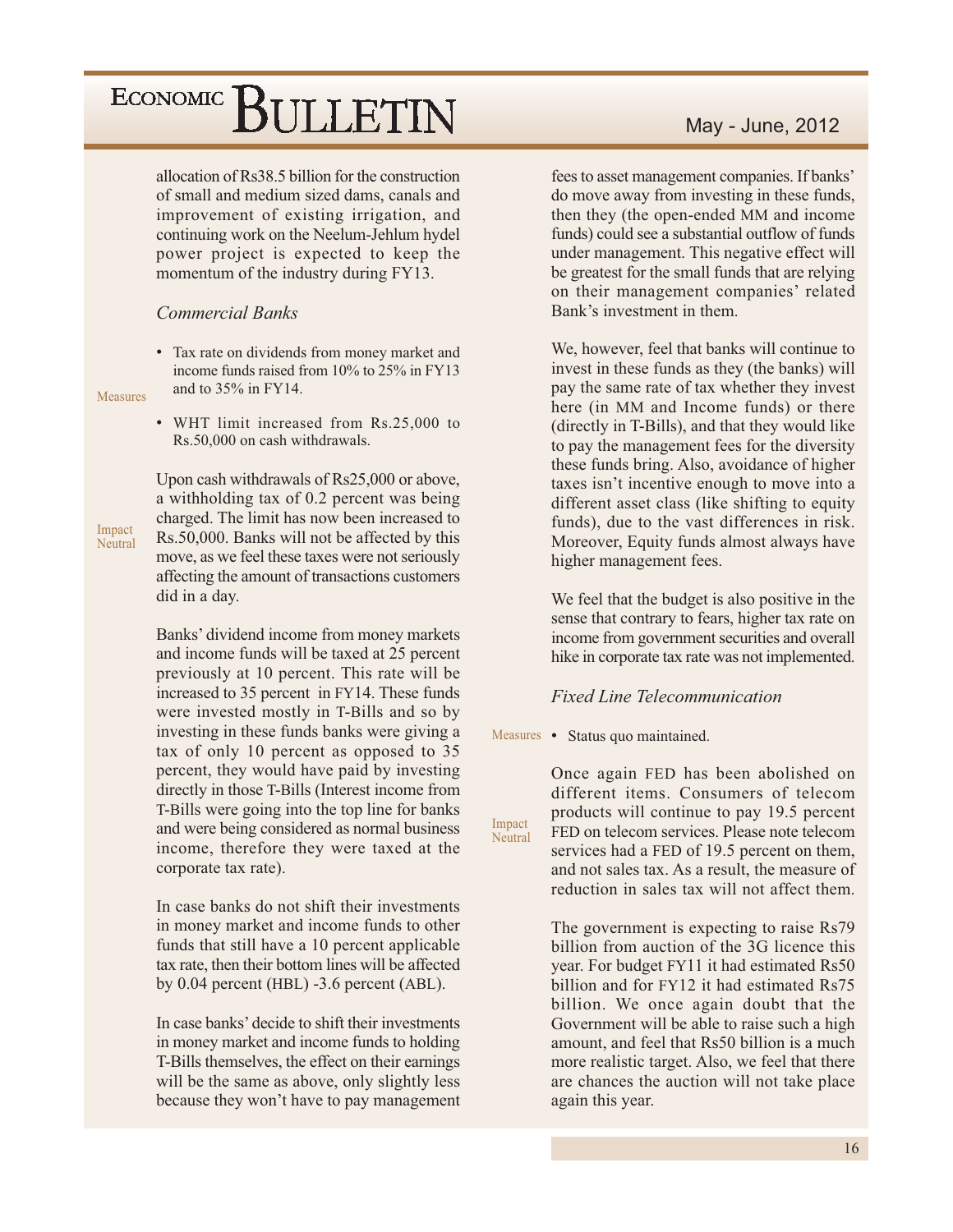#### *Automobiles*

• Status quo has been maintained in terms of CKDs, CBUs and used cars.

Measures

• Duty on auto and tractor parts have been reduced by 5% to 30% as per the FY13 budget

Impact Neutral to Positive

With decreasing value of the rupee, the 5 percent decrease in duty on auto parts has provided much needed relief to the auto assemblers and consumers. With increasing prices of automobiles the decrease in the duty has provided a cost advantage to the auto assemblers which is expected to be passed on to the consumers in the shape of a price decrease in the cost of vehicles. The auto industry as a whole will be able to benefit from the decrease in duty. The tractor industry will not benefit much from this change as 90 percent of the parts used in tractors are locally made.

### Oil Refineries

Impact

• FED on base lube oils and lubricating oils Measures abolished.

In the current budget, the turnover tax has been reduced from 1 percent to 0.5 percent; however, this will not affect refineries because Positive the applicable rate on them was already 0.5 percent. Moreover, PRL was the only refinery that was getting affected by turnover tax.

> Moreover, FED on base lube oils and lubricating oils has been abolished, which will reduce prices of these products. (Base lube oils will get cheaper by Rs7 per liter and lubricating oils will get cheaper by ten percent). We expect demand from consumers to increase slightly which will benefit refineries.

> > (Contributed by Taurus Securities Ltd, a subsidiary of National Bank of Pakistan)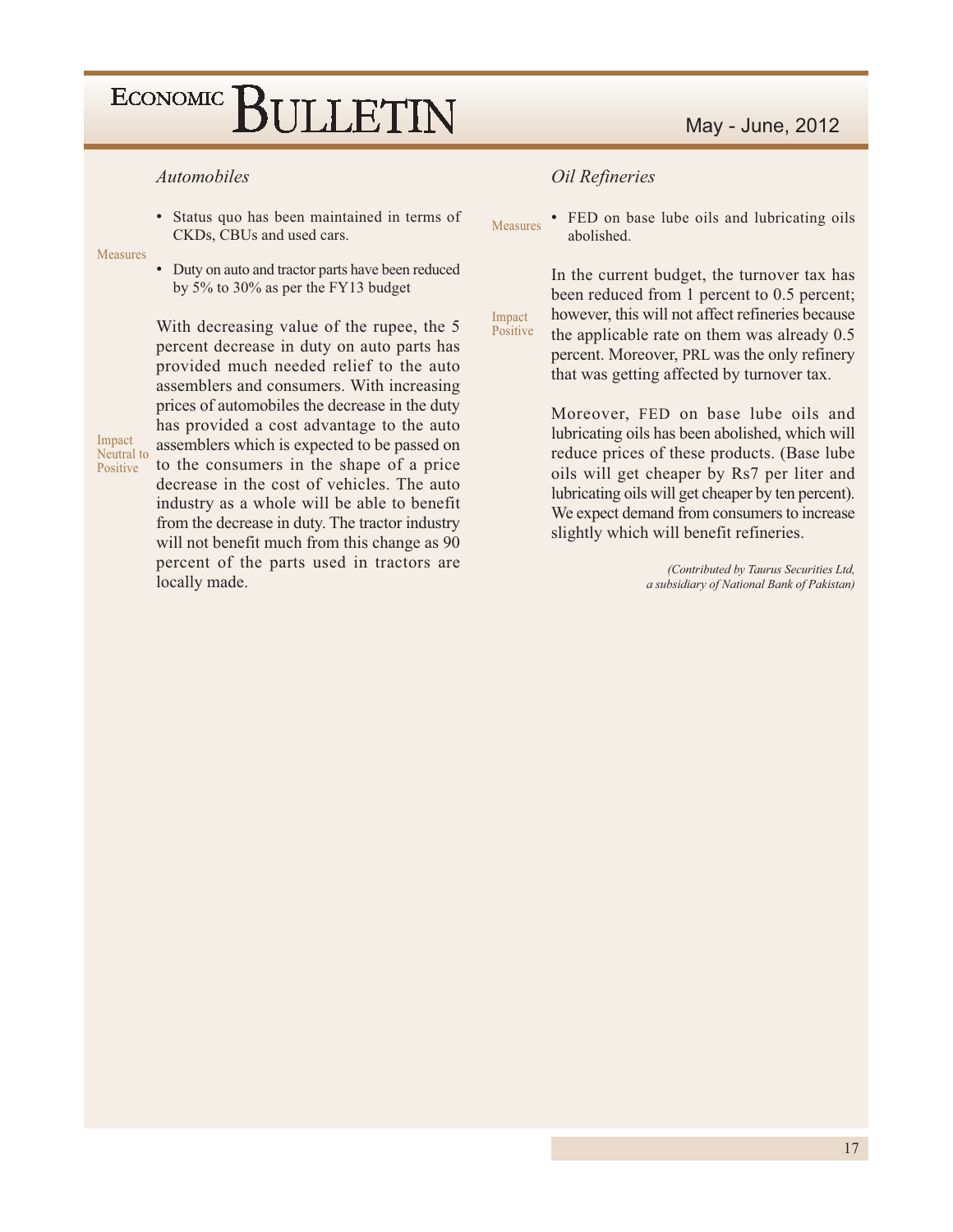### May - June, 2012

# ECONOMIC BULLETIN

### **Provincial Budgets 2012-13 Highlights**

#### Sindh

- The Sindh provincial government estimates total expenditure for 2012-13 at Rs578 billion.
- Revenue receipts for the year are estimated at Rs570.82 billion, showing a deficit of Rs7.16 billion.
- Development budget is estimated at Rs231 billion.
- This includes Rs181 billion of provincial Annual Development Programme, Rs35.65 billion of foreign project assistance and Rs14.51 billion for other grants.
- The current revenue expenditure is estimated at Rs315.3 billion, and capital expenditure at Rs31.5 billion.
- Receipts from the federal divisible pool have been estimated at Rs314.36 billion, Rs59.25 billion under straight transfers, and province's own receipts, including sales tax on services are estimated at Rs96.63 billion.
- Nearly 70 percent of ADP allocation has been made for completion of on-going projects. This will help complete 700 schemes during 2012-13.
- Some of the major initiatives for the next financial year, include, agriculture credit line for small farmers at 7 percent interest subsidy through Sindh Bank, provision of assistance to farmers for purchase of 15000 tractors, microfinance for enterprise development, through Sindh Technical Education and Vocational Training Authority and Sindh Bank at a total cost of Rs2 billion; establishment of multi-organ transplant center at Sindh Institute of Urology and Transplantation (SUIT), Karachi.
- Rs13.585 billion has been earmarked in the ADP for development of Thar coal.
- Under the Wasela-e-Haq Programme 34,000 families in low income bracket would be provided Rs300,000 interest free loans.
- Quota of women for recruitment in government jobs has been enhanced to 25 percent from the existing 5 percent.
- The Sindh government aims at reviving Karachi Circular Railway, which will be completed by the end of 2016 and will be operational in 2017.
- Allocation for the Sindh police has been increased to strengthen the law enforcement institution.
- The education sector receives an allocation of Rs111.96 billion.
- To strengthen health services, Rs49.52 billion has been allocated for the sector.
- Rs1 billion has been provided for village electrification and Rs1.5 billion for provision of sui gas to towns and villages across the province.

### Punjab

- The Punjab provincial government has presented a Rs782.85 billion budget for FY2012-13.
- The size of the Annual Development Programme is proposed at Rs250 billion. Nearly 35 percent of the total ADP allocation has been made available for ongoing schemes, while 65 percent would be for new schemes.
- Current expenditure is proposed at Rs532.8 billion.
- To finance the budget outlay, Rs650.74 billion would accrue through federal transfers, Rs95 billion through provincial tax revenues and Rs35 billion through provincial non-tax receipts.
- The Punjab ADP emphasizes development of social sector with major focus on health, women empowerment, infrastructure development, district development, South Punjab Development Programme, agriculture & livestock sector.
- Rs4 billion has been allocated for the Chief Minister's laptop scheme for students. Around 125,000 laptops will be distributed amongst the students.
- Rs2 billion has been allocated for green tractor scheme for rural youth.
- Rs1 billion has been earmarked for solar tubewells/renewable energy and same amount has been allocated for solar panels.
- The government announced an increase in pay and pension of its employees by 20 percent.
- The government has decided to set up a Punjab revenue authority to collect general sales tax on services (provincial).
- The budget proposes Rs34 billion for implementing pro-poor schemes
- A sum of Rs10 billion has been allocated for tackling the energy crisis.
- The government is to set up coal fired power stations of upto 500 MW at six locations to give uninterrupted power supply to the industries located in the Industrial Estates.
- The provincial government has announced a 5 percent pay cut in the salary of the Punjab cabinet.
- $\blacksquare$  The government will import 1200 new buses during the next year.
- Less developed areas receive substantial amounts.
- Rew jobs will be created to benefit the youth of the province and decrease the level of unemployment.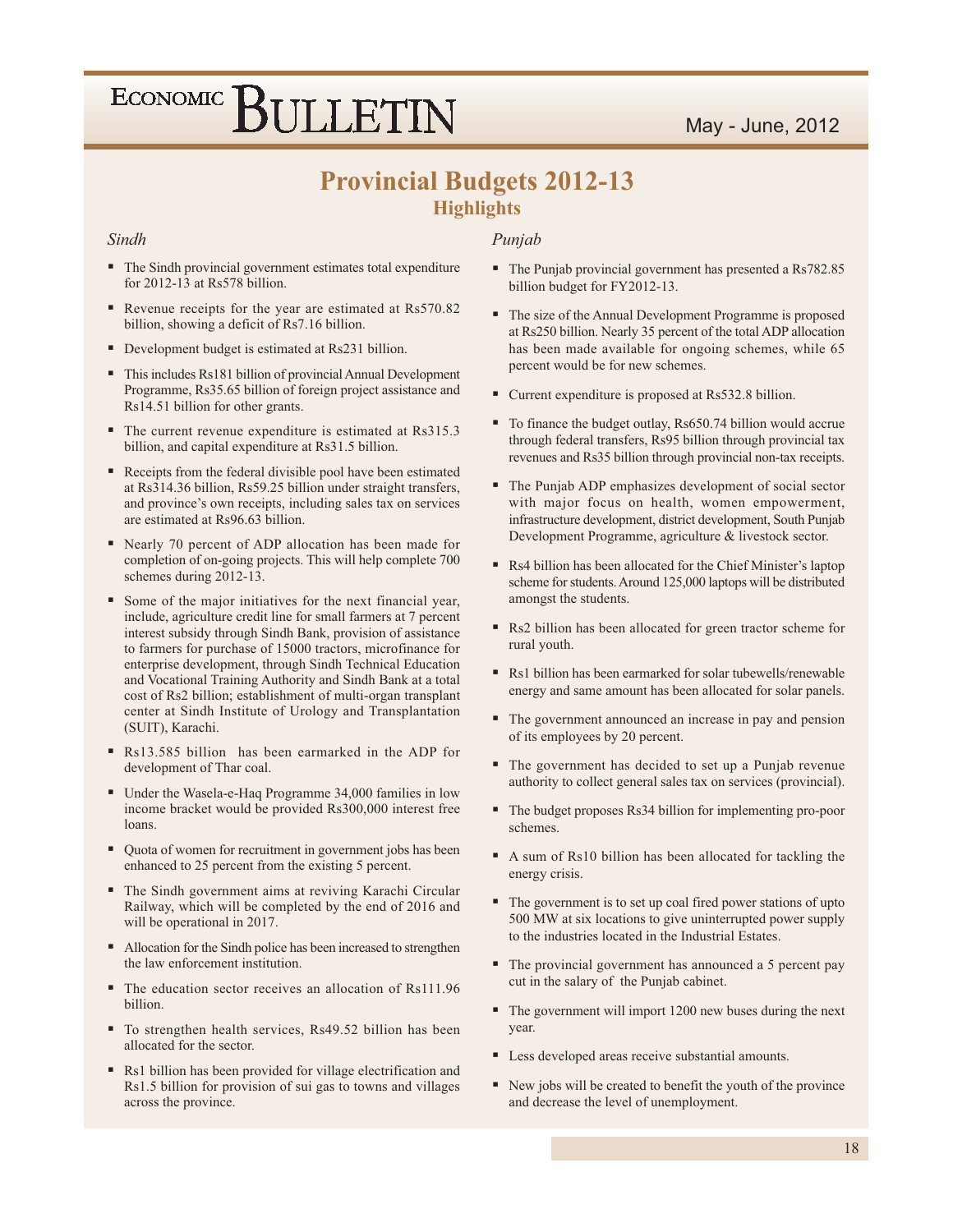#### Khyber-Pakhtunkhwa

- The provincial government has presented a Rs303 billion budget for fiscal 2012-13.
- It has earmarked Rs97.4 billion for Annual Development Programme, which includes foreign assistance of Rs23.2 billion. There are 940 projects in the ADP, of which 667 are ongoing and 273 are new. Of the total foreign assistance, the grant portion comprises Rs19.56 billion, whereas loan component is Rs3.69 billion.
- Rs183 billion will be raised through federal tax assignments, and the province will get Rs22.01 billion for its losses because of the war on terror. It will also receive Rs22 billion as straight transfers, Rs9.886 billion as its share from general sales tax on services whereas the province's own receipts are estimated at Rs7.812 billion. Regarding receipts from hydel sector, it would receive Rs6 billion as net hydel profit and Rs25 billion as arrears of net hydel profit.
- Current expenditure outlay is estimated at Rs191.6 billion, while current capital expenditure is budgeted at Rs13.94 billion.
- Of total current expenditure, 43.7 percent is to be transferred to district governments and 23 percent has been allocated for general public service.
- The salary budget of the province is increasing.
- Allocation for health has been increased to Rs10.3 billion.
- Pro-poor welfare schemes/special initiatives will be continued during 2012-13 with an allocation of Rs5.742 billion. These include Pakhtunkhwa Hunermand Rozgar Scheme, Riwaiti Hunermand Scheme, Benazir Health Support Programme, establishment of IT parks, Rokhana Pakhtunkhwa publicprivate partnership scheme, scholarship scheme for promotion of girls education etc.
- The provincial government focuses on the education sector. An amount of Rs12.18 billion has been allocated.
- Women development has also been emphasised.
- For promotion of tourism Rs685 million has been allocated.
- The existing coverage of clean drinking water and sanitation facilities would be extended in the province. The sector has been allocated Rs3.2 billion.
- The province's water sector receives Rs2.86 billion which will be used for timely completion of ongoing projects.
- Law & order receives higher allocation of Rs23.36 billion.
- Rs1.73 billion allocated for vocational education.

#### **Balochistan**

- The provincial government of Balochistan has presented a Rs179.93 billion budget for FY2012-13, against an outlay of Rs164.57 billion last year.
- The current expenditure is budgeted at Rs144.11 billion, while Rs35.81 billion has been allocated for the annual development programme.
- Receipts of the province from the federal as well as it own sources have been gradually growing. For 2012-13, total federal and provincial receipts are budgeted at Rs153.48 billion, which includes Rs114.2 billion from federal divisible pool taxes, Rs16.86 billion as straight transfers, Rs12 billion as grants on services and provincial own receipts of Rs5.21 billion, tax receipts of Rs1.38 billion.
- The provincial tax receipts mainly include urban immovable property tax, land revenue and registration, taxes on professions, trades and callings and capital gain tax.
- Provincial non-tax receipts are budgeted at Rs3.82 billion.
- Pay, allowances, pension and debt servicing are the major heads of current expenditure.
- The provincial government has announced a 20 percent increase in salaries and pension of government employees.
- 6530 new jobs would be created.
- $\blacksquare$  The provincial budget allocates Rs24.5 billion to the education sector, including Rs2 billion from the development budget. The government plans to build 150 new schools.
- Rs9.9 billion will be spent on law & order.
- Solar home electricity system which is aimed at energy conservation receives Rs888 million.
- Rs800 million will be spent completing the Pasni Fish Harbour, a project funded by the government of Japan.
- The provincial government has decided to raise the minimum wage in the province from Rs7000 per month to Rs9000.
- The budget plans to recruit upto 15,000 young people into the provincial government.
- The government will subsidize electricity for agriculture tubewells in the province.
- $\blacksquare$  The government earmarked Rs5.2 billion for agriculture sector and Rs6.71 billion for rural development.

(This was prepared from newspaper reports)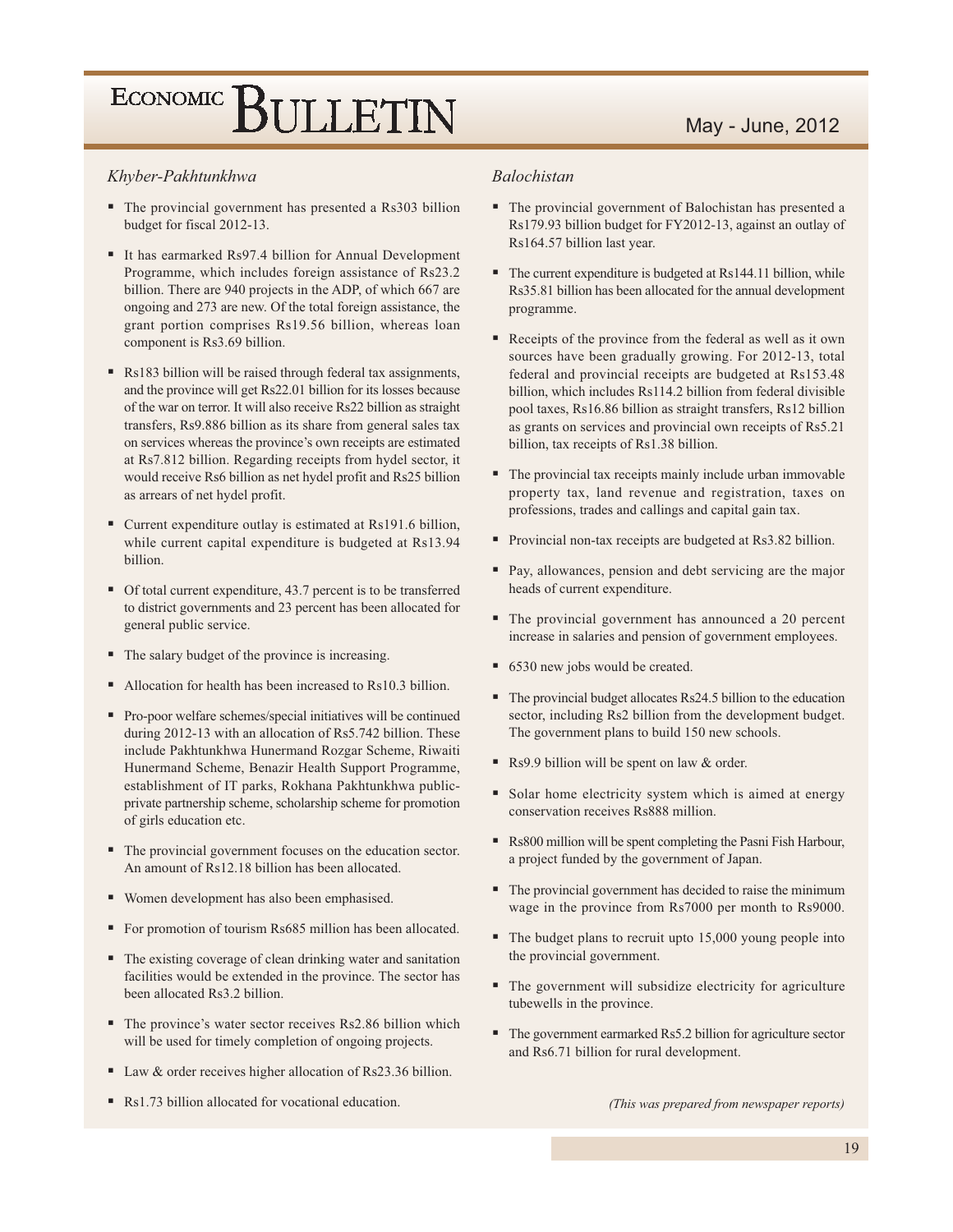### **Market Analysis**

#### Market Review - May-June 2012

The market during the period was bearish with strong volumes. Overall, the KSE-100 Index during May to June, 2012 shed 188 points or 1.4 percent to close at 13,801 on average daily turnover of 139.11m shares.

The market had a positive start in the month as foreign buying interest was a key factor to the KSE-100 Index surging by 627 points in the first 7 days to close at  $14,617$  on May 7.

Unfortunately, the positive momentum could not be sustained for the remainder of the month. The KSE-100 Index plunged by 831 point from May 7 to the end of the month to close at 13,786 on May 31. The main reasons for the slide during this period were:

- The falling commodity prices, particularly oil prices,
- Pre-budget jitters and
- Uncertainty over the re-opening of the NATO supply line.

The market had a poor start but staged a recovery in the final two weeks of the month. The volumes were mainly on the downside. During June, the KSE-100 Index gained only 14 points to end the month at 13,801.

During the first two weeks of June, the market continued its slump that began in early May. The KSE-100 Index shed 417 points to close at 13,368 on June 13. The key drivers for this slump were foreign outflow from the market and fears that the SBP would raise the policy rate in the upcoming policy statement on June 8.

The market staged a modest recovery during the final two weeks of June despite the disqualification of Yousuf Raza Gilani as Prime Minister by the Supreme Court on the back of hopes in improvement in Pak-US ties and selective buying interest in banking, cement and chemical stocks. In addition, the SBP decision not to raise the policy rate gave support to the bourses. In a major development, the KSE notified a decision to transfer current benchmark KSE-100 index to a free-float based index (w.e.f Oct. 1) from current market cap-based methodology in order to limit the impact of low liquid stocks.

The market breathed a sigh of relief as a Presidential Ordinance was promulgated to give cover for decisions and actions (such as the FY13 Budget and the CGT relief package included in the budget) taken by Yousuf Raza Gilani from April 26 to June 19. The KSE-100 Index surged by 432 points from June 13 to the end of the month to close at 13,801 on June 29.





The Pakistan market PE at 5.80x is trading at a 50.2 percent discount to the regional average of 11.65x. Based on dividend yield, Pakistan is the most attractive at 7.83 percent as compared to the regional average of 2.94 percent, followed by Taiwan (4.51 percent) and Thailand (3.83 percent).

Regional

valuation

June

May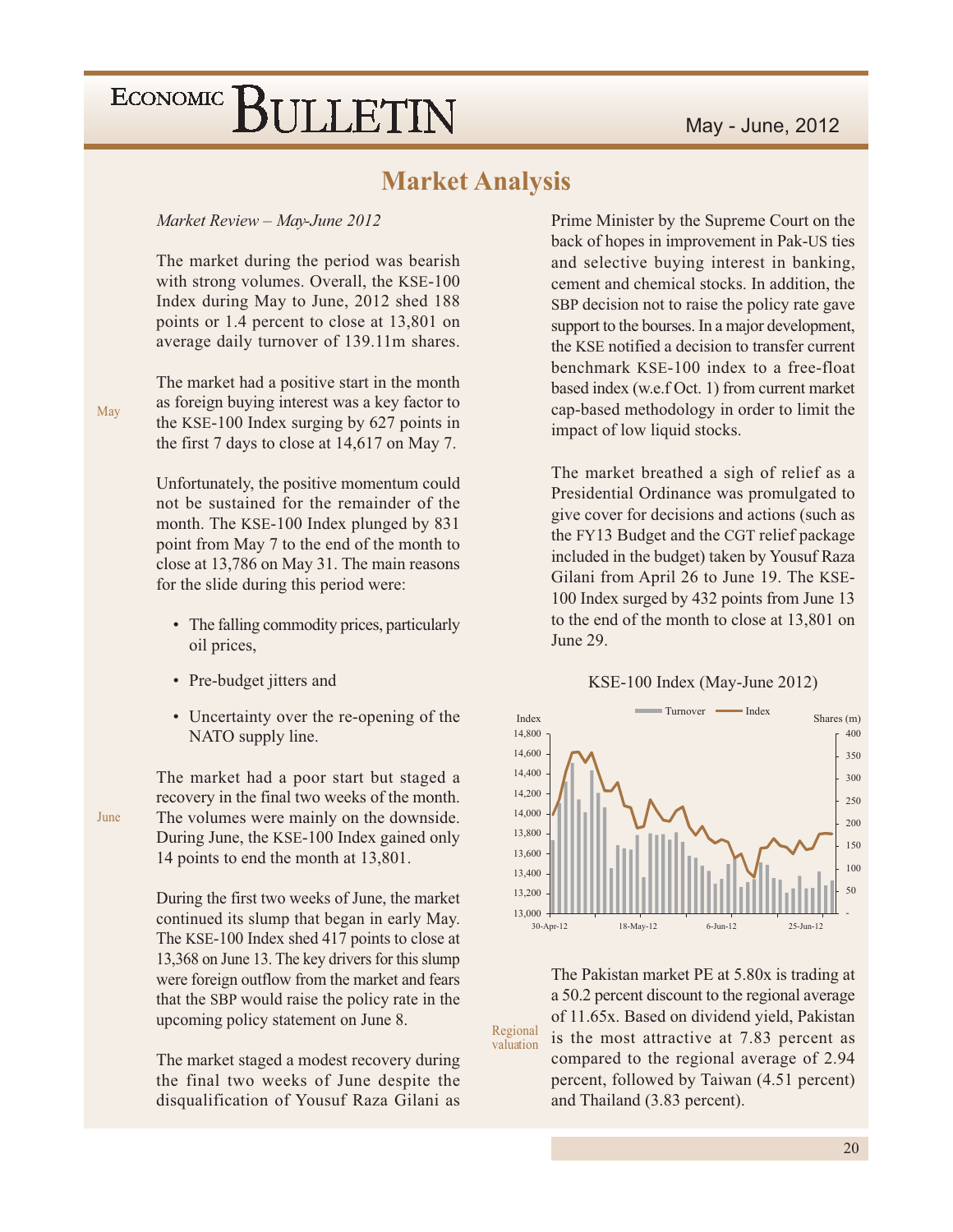| --- <i>-</i> -- |            |                    |
|-----------------|------------|--------------------|
|                 | 12m F      | 12m F              |
| Country         | <b>PEx</b> | Dividend Yield (%) |
| China           | 10.33      | 2.22               |
| Hong Kong       | 10.70      | 3.31               |
| India           | 11.16      | 1.83               |
| Indonesia       | 12.14      | 2.74               |
| Malaysia        | 13.48      | 3.43               |
| Pakistan        | 5.80       | 7.83               |
| Philippines     | 13.85      | 2.23               |
| Singapore       | 11.33      | 3.76               |
| South Korea     | 8.45       | 1.54               |
| Taiwan          | 13.92      | 4.51               |
| Thailand        | 11.10      | 3.83               |
|                 |            |                    |

#### Regional Valuation Comparison

Source: Thomson One Analytics, Date: June 14, 2012

With another earnings season starting, the Looking ahead focus will return to results and payout of the

### May - June, 2012

major companies. However, political developments will likely dominate investor sentiments as many events are happening on the political front such as the NRO implementation case which may lead to the disqualification of another Prime Minister, challenge to the new contempt of court law in the Supreme Court and continued speculation regarding the timing of the next general elections. Macroeconomic performance will also be important in determining the future direction of the market as the situation remains precarious, especially on the fiscal front.

> (Contributed by Taurus Securities Ltd, a subsidiary of National Bank of Pakistan)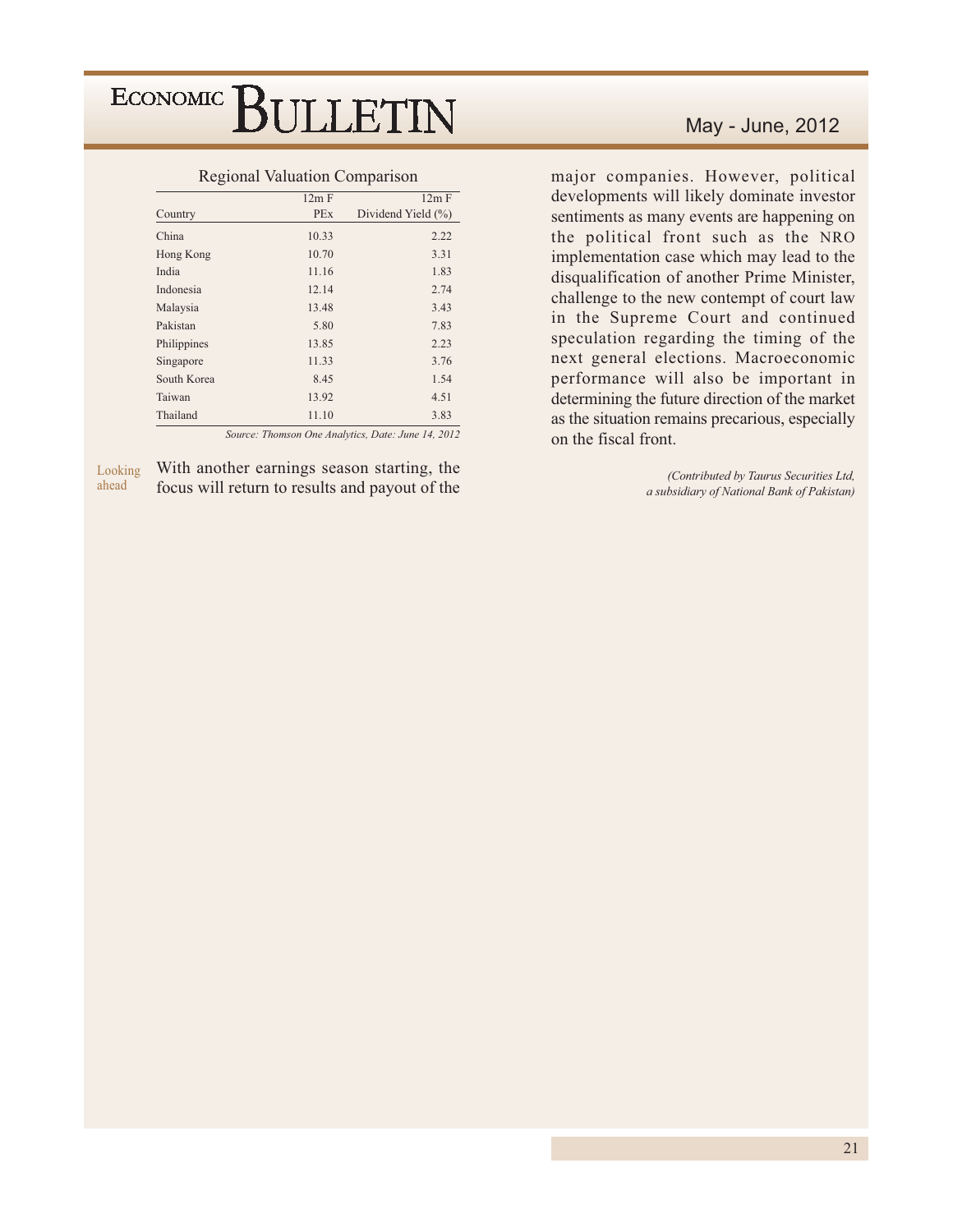### **Book/Report Reviews**

Electoral Malpractices during the 2008 Elections in Pakistan **Iffat Humayun Khan Oxford University Press** 

This book is a study of Pakistan's elections and the malpractices which beset them. It has provided a detailed account of electoral malpractices beginning from the 1950s when elections were held in the provinces. How elections are manipulated to get the desired results, is the central theme of the book which traces the history of these electoral frauds, with special emphasis on the 2008 elections. The book attempts to address a number of issues like; causes of electoral malpractices, why do authoritarian regimes indulge in electoral malpractices, how these malpractices are capable of undermining the future of democracy in Pakistan etc. It seeks to explain what actually electoral malpractices are the various techniques of rigging employed, the adverse impact of electoral malpractices on the Pakistani society, judiciary and the parliament, and contains certain guidelines to ensure creditable electoral practices for the future.

The first chapter defines electoral malpractices, how it operates under different types of regimes, causes of electoral malpractices, who are the key manipulators and the various techniques of electoral malpractices.

Chapter 2 provides insights into the origins of electoral malpractices in Pakistan provincial elections in the 1950s, malpractices during the Ayub regime, during the 1965 presidential election, in the general elections of 1970s, in the 1977 general elections, and under the Zia regime, and so on.

Electoral malpractices during the 2008 elections in Pakistan have been discussed in detail. These encompass, system rigging, prepoll malpractices, polling day irregularities and post-poll machinations. A chapter is devoted to each aspect. At the end, the author states, 'It can safely be stated that the propensity for manipulation, in all elections throughout Pakistan's history, whether conducted by the military or by civilians, has been strong, hence the political actors become the manipulators of elections. There is a need for sincerity, selflessness, equity, and justice in Pakistan, particularly in those who seek political office.'

Pakistan Energy Outlook 2010-11 to 2025-26 Petroleum Institute of Pakistan

The energy sector in Pakistan is facing serious crisis, which has negatively impacted the social and economic development of the country. While energy demand has increased significantly, supply has failed to match this growth due to policy failures. The growing problems in the energy sector is due to an unrealistic power tariff, high inefficiencies, low payment, recovery among others. Nonpayment of electricity subsidies by the government, default on payments by energy consumers, and build up of payables and receivables within the energy sector has led to the emergence of circular debt.

The Report gives the country's energy needs based on two scenarios. It has identified a set of recommendations 'Blueprints', which if implemented could allow the energy sector in Pakistan to grow and become the engine for the social and economic development of the country. The other scenario is the 'Scramble' approach, a short term approach with limited energy focus, low efficiencies and constrained energy supply.

Under the scramble scenario, Pakistan will face a rapidly growing natural gas deficit, imports of oil products will grow in the absence of new natural gas supplies; share in hydel power in the energy mix will grow gradually due to slow development of new hydro projects; and the power sector in the absence of reforms will continue to face problems leading to growing power outages.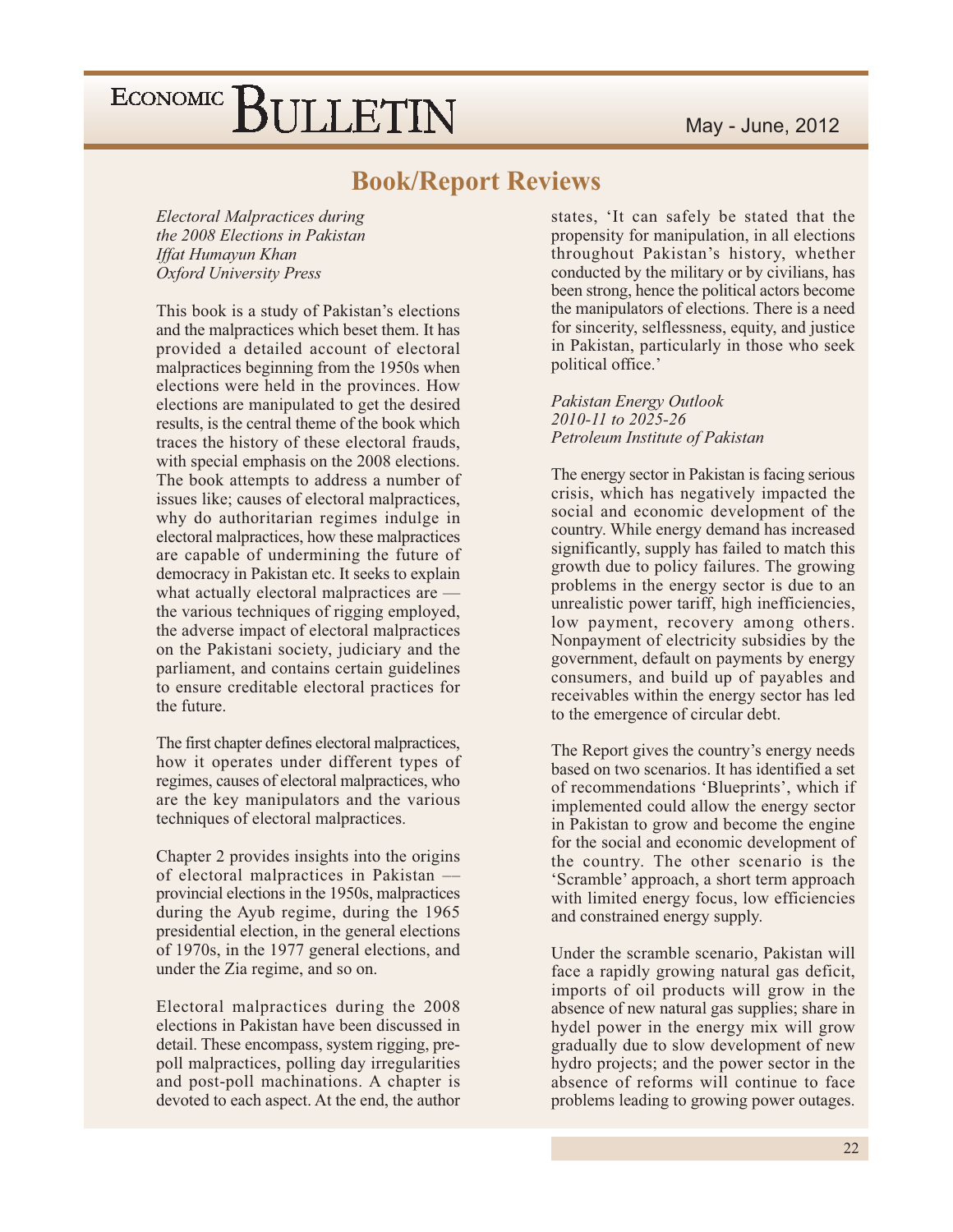|  | <b>Pakistan Economy – Key Economic Indicators</b> |  |  |  |
|--|---------------------------------------------------|--|--|--|
|--|---------------------------------------------------|--|--|--|

|                                  | Unit               | 2004-05 | 2005-06 | 2006-07  | 2007-08 | 2008-09 | 2009-10 | 2010-11 |
|----------------------------------|--------------------|---------|---------|----------|---------|---------|---------|---------|
| <b>Output and Prices</b>         |                    |         |         |          |         |         |         |         |
| GNP Size (MP)                    | Rs.bn              | 6634    | 7773    | 8831     | 10452   | 13070   | 15403   | 18847   |
| GDP Size (FC)                    | Rs.bn              | 6123    | 7158    | 8235     | 9921    | 12110   | 14066   | 17107   |
| Income Per Capita                | $\mathbb{S}$       | 724     | 823     | 905      | 1022    | 1017    | 1068    | 1122    |
| Real Growth                      | $(^{0}_{0})$       |         |         |          |         |         |         |         |
| <b>GNP</b>                       |                    | 8.7     | 5.6     | 6.7      | 3.7     | 4.0     | 5.1     | 2.8     |
| <b>GDP</b>                       |                    | 9.0     | 5.8     | 6.8      | 3.7     | 1.7     | 3.8     | 2.4     |
| Agriculture                      |                    | 6.5     | 6.3     | 4.1      | 1.0     | 4.0     | 0.6     | 1.2     |
| Manufacturing                    |                    | 15.5    | 8.7     | 8.3      | 4.8     | $-3.6$  | 5.5     | 3.0     |
| Services Sector                  |                    | 8.5     | 6.5     | 7.0      | 6.0     | 1.7     | 2.9     | 4.1     |
| <b>Prices</b>                    | $(\%)$             |         |         |          |         |         |         |         |
| <b>Consumer Price Inflation</b>  |                    | 9.3     | 7.9     | 7.8      | 12.0    | 20.8    | 11.7    | 13.9    |
| <b>Wholesale Price Inflation</b> |                    | 6.8     | 10.1    | 6.9      | 16.4    | 18.2    | 12.6    | 23.3    |
| Food Inflation CPI               |                    | 12.5    | 6.9     | 10.3     | 17.6    | 23.7    | 12.5    | 18.0    |
| Non Food Inflation CPI           |                    | 7.1     | 8.6     | 6.0      | 7.9     | 18.4    | 11.1    | 10.6    |
| Core Inflation <sup>†</sup>      |                    | 7.2     | 7.5     | 5.9      | 8.4     | 17.6    | 11.0    | 9.7     |
| <b>GDP</b> Deflator              |                    | 7.0     | 10.5    | 7.7      | 16.2    | 20.0    | 11.9    | 18.8    |
| Gold Tezabi (Karachi)            | $Rs./10$ grams     | 8216    | 10317   | 12619    | 16695   | 22195   | 29587   | 37658   |
| Petrol Super                     | Rs/Ltr             | 40.74   | 55.12   | 56.00    | 57.83   | 67.68   | 67.56   | 75.70   |
| Kerosene Oil                     | Rs/Ltr             | 29.11   | 36.19   | 39.09    | 43.44   | 66.79   | 72.65   | 84.89   |
| Wheat Flour (Avg. Quality)       | Rs/Kg              | 13.28   | 13.06   | 13.64    | 18.07   | 25.64   | 28.77   | 29.56   |
| <b>Savings and Investment</b>    | $%$ GDP            |         |         |          |         |         |         |         |
| National Savings                 |                    | 17.5    | 18.2    | 17.4     | 13.6    | 12.5    | 13.1    | 13.6    |
| Domestic Savings                 |                    | 15.4    | 16.3    | 15.6     | 11.5    | 9.8     | 9.3     | 9.3     |
| Gross Fixed Investment           |                    | 17.5    | 20.5    | 20.9     | 20.5    | 16.6    | 13.8    | 11.8    |
| Public Sector                    |                    | 4.3     | 4.8     | 5.5      | 5.4     | 4.3     | 3.6     | 3.3     |
| Private Sector                   |                    | 13.1    | 15.7    | 15.4     | 15.0    | 12.3    | 10.2    | 8.5     |
| <b>Public Finance</b>            |                    |         |         |          |         |         |         |         |
| Revenue Receipts (Fed Govt)      | $%$ GDP            | 13.8    | 14.2    | 14.9     | 13.7    | 13.2    | 13.8    | 11.7    |
| Tax Revenue                      | $%$ GDP            | 8.9     | 9.4     | 9.7      | 9.9     | 9.8     | 10.0    | 8.9     |
| <b>Total Expenditure</b>         | $%$ GDP            | 17.2    | 18.5    | 19.1     | 18.7    | 16.5    | 17.4    | 14.8    |
| <b>Fiscal Deficit</b>            | $%$ GDP            | $3.3\,$ | 4.3     | 4.3      | 7.6     | 5.3     | 6.3     | 4.0     |
| FBR Tax Collection (Fed Govt)    | Rs.bn              | 590.4   | 713.5   | 847.2    | 1007.2  | 1161.2  | 1328.6  | 1558.0  |
| Direct Taxes                     | $%$ share          | 31.0    | 31.5    | 39.4     | 38.4    | 38.2    | 39.8    | 38.7    |
| <b>Indirect Taxes</b>            | $%$ share          | 69.0    | 68.5    | $60.6\,$ | 61.6    | 61.8    | 60.2    | 61.3    |
| <b>Internal Debt Outstanding</b> | Rs.bn              | 2158    | 2337    | 2610     | 3275    | 3861    | 4654    | 6017    |
| <b>Funded Debt</b>               | $\%$ Internal Debt | 59.8    | 62.3    | 64.0     | 68.8    | 67.1    | 68.7    | 72.5    |
| <b>Unfunded Debt</b>             | % Internal Debt    | 40.1    | 37.7    | 36.0     | 31.2    | 32.9    | 31.3    | 27.5    |
| <b>Monetary Sector</b>           |                    |         |         |          |         |         |         |         |
| Growth of Monetary Assets M2     | $\%$               | 19.3    | 15.2    | 19.3     | 15.3    | 9.6     | 12.5    | 16.0    |
| Currency in Circulation          | Rs.bn              | 665.9   | 740.4   | 840.2    | 982.3   | 1152.2  | 1295.4  | 1501.4  |

 $\dagger$ non-food non-energy